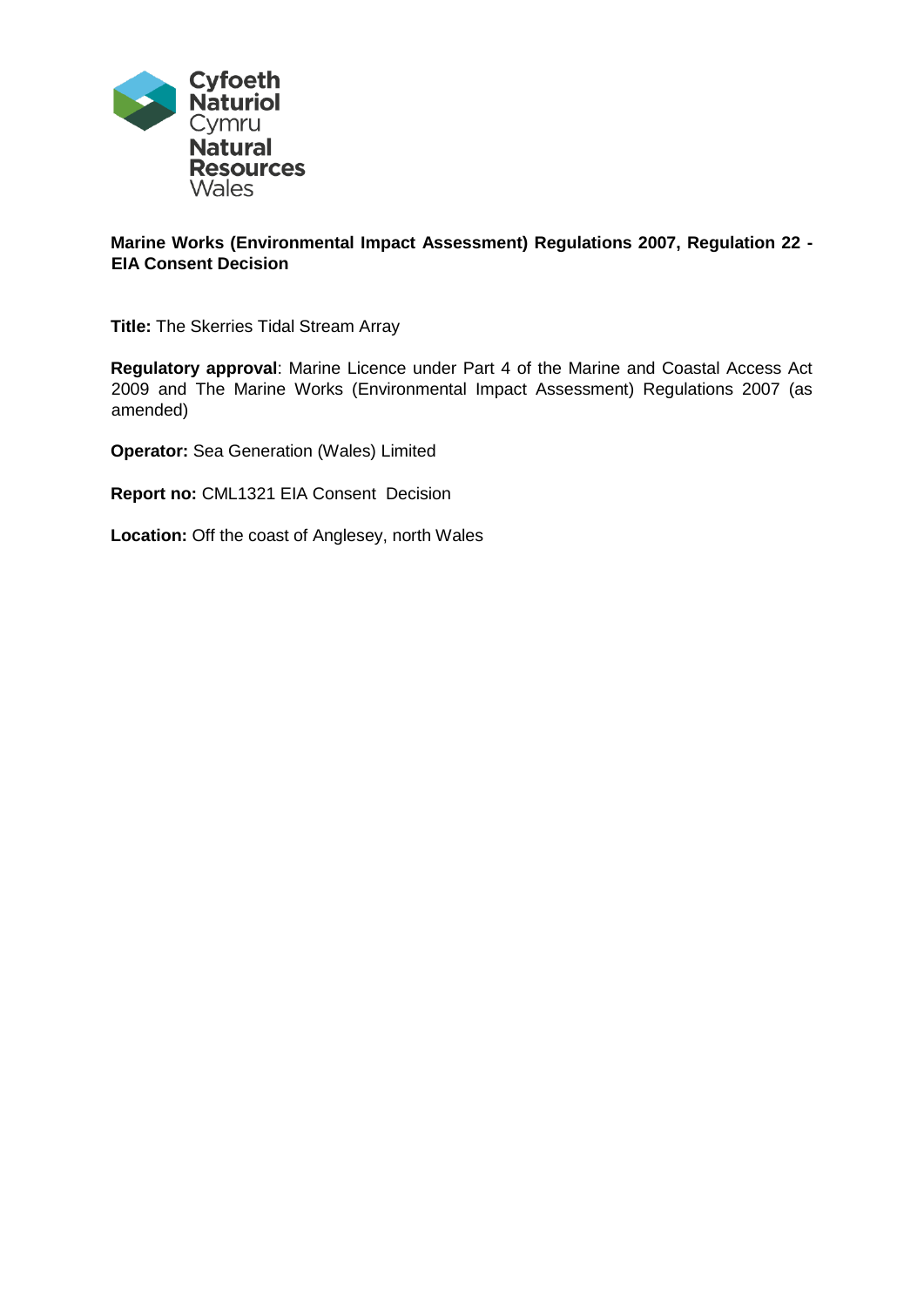#### **Introduction**

This document constitutes an EIA consent decision under Regulation 22 of the Marine Works (Environmental Impact Assessment) Regulations 2007 (as amended) (MWR), in respect of an application submitted by Sea Generation (Wales) Ltd for a variation to Marine License 11/17/ML the Skerries Tidal Stream Array off the coast of Anglesey, north Wales.

This document should be read in conjunction with the EIA consent decision produced in respect of an application submitted by Marine Current Turbines Ltd (MCT) for a regulatory approval for the Skerries Tidal Stream Array off the coast of Anglesey, North Wales. (MCT and RWE npower renewable collaborated to develop the project under the Sea Generation (Wales) Ltd Special Purpose Company). The Marine Licensing Team accept and defer to conclusions of the EIA Consent Decision issued by the Welsh Governments Marine Consents Unit, dated 22/02/2013 for Marine Licence 11/17/ML. This EIA Consent Decision can be considered to be an addendum to the previous EIA Consent decision and has taken account of the project changes submitted for approval under marine licence application CML1321.

## **Project Description**

The original consent covered the array area between the Skerries rocks and the North West Coast of Anglesey and included a cable corridor achieving cable landfall between Carmel Head and Hen Borth Bay. Further studies and assessments on the cable corridor for the export cable have identified an alternative cable corridor to a landfall at Cemaes Bay.

#### **Environmental Statement**

The variation application was supported by Supplementary Environmental Information (SEI) dated 27/06/2013 prepared by SeaGeneration (Wales) Ltd. Additional information was then provided following consultation with NRW Advisory dated 29/10/2013. Both documents should be read in conjunction with the Environmental Statement (ES) and Supplementary Environmental Information (SEI) for the project submitted previously as part of the application for Marine Licence 11/17/ML.

The Supplementary Environmental Information referenced above identified the areas where a potential change to the Environmental Statement submitted in support of the application of Marine Licence 11/17/ML has been identified. These sections are outlined below.

#### **Marine Archaeology**

Wessex archaeology has reviewed the proposed cable corridor and features identified utilising outputs from the geological survey conducted in March 2013. No potential impacts to Marine Archaeology have been identified as a result of the change in cable landfall methodology.

#### **Benthic Ecology**

With regards to the extended cable burial Centre for Marine and Coastal Processes have been identified that there is potential for some interactions with a small area of Sabelleria within Cemaes Bay, Sea Generation (Wales) Ltd will undertake pre-installation survey to fully understand the extent of this area of Sabelleria and will seek to microsite away from it.

## **Coastal Processes**

Royal Haskoning DHV undertook a desk based Coastal Processes Assessment and modelling exercise and have concluded that given the highly exposed nature of the area and the character of the sea bed and shoreline, the thresholds of sensitivity to changes in hydrodynamic and sedimentary processes will be high. Only substantial changes to coastal processes are anticipated to cause any effect beyond natural variability. The Project is not anticipated to exceed these thresholds.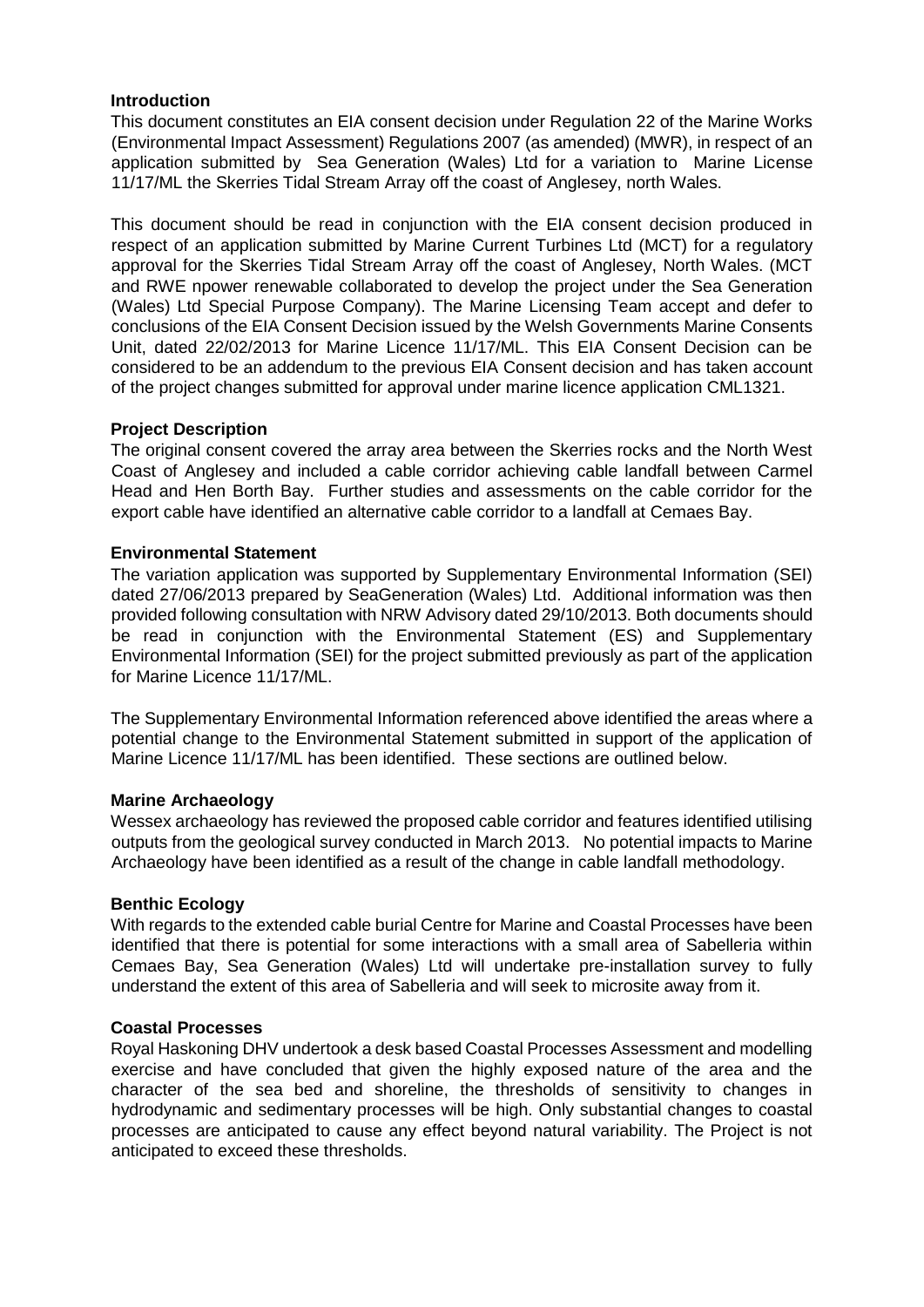## **Navigation**

Marico Marine completed an update to the Navigational Risk Assessment (NRA) related to the revised cable corridor. The NRA concludes that the location of the tidal array site and the proposed export cable corridor are well outside navigational channels and anchorages, and the prevailing wind and tide make a drifting vessel scenario unlikely.

No potential impacts to Navigation have been identified as a result of the change in cable landfall methodology.

#### **Environmental Sensitivities and the Appropriate Assessment**

Following the advice received at the consultation stage for Marine Licence application 11/17/ML, an AA was carried out for this project, considering the features highlighted below:

Cemlyn Bay Special Area of Conservation (SAC) Ynys Feurig, Cemlyn and the Skerries Special Protection Area (SPA) *Sterna hirundo*) *Sterna paradisaea*) *Sterna dougallii*) *Sterna sandvicensis*) Lleyn Peninsula and the Sarnau SAC *Halichoerus grypus*) *Tursiops truncatus*) Cardigan Bay SAC *Halichoerus grypus*) *Tursiops truncatus*) Pembrokeshire Marine SAC *Halichoerus grypus*) Grassholm SPA *Morus bassanus*)

The conclusion of the AA is that there will be no adverse affect to the integrity of the following sites, subject to the mitigations identified, and the conditions being imposed and adhered to on any marine licence granted for this project:

Cemlyn Bay Special Area of Conservation (SAC) Feurig, Cemlyn and the Skerries Special Protection Area (SPA) Lleyn Peninsula and the Sarnau SAC Grassholm SPA

The mitigations identified require a detailed Environmental Monitoring and Adaptive Management Plan to be produced by the licence holder on the basis that the project will operate with a shut down requirement if grey seal or bottlenose dolphin are detected in the vicinity of the devices. A shut down zone and a robust and fit for purpose monitoring and response procedure needs to be agreed with the licensing authority, prior to commencement of the works. This includes details and dimensions of the shut down zone around devices, the monitoring procedures which will be employed to detect marine mammal presence within the zone and the detail of how devices will be shut down and restarted once mammals move out of the zone.

The mitigations also require exclusions zones around seal haul out areas and tern breeding sites, monitoring of gannet population, avoidance of adverse effects on Cemlyn Lagoon from cable route and risk assessments to be carried out in relation to the use of Ducted Propeller vessels. Full details can be found in the Appropriate Assessment, which is available on request from Natural Resources Wales acting on behalf of the licensing authority.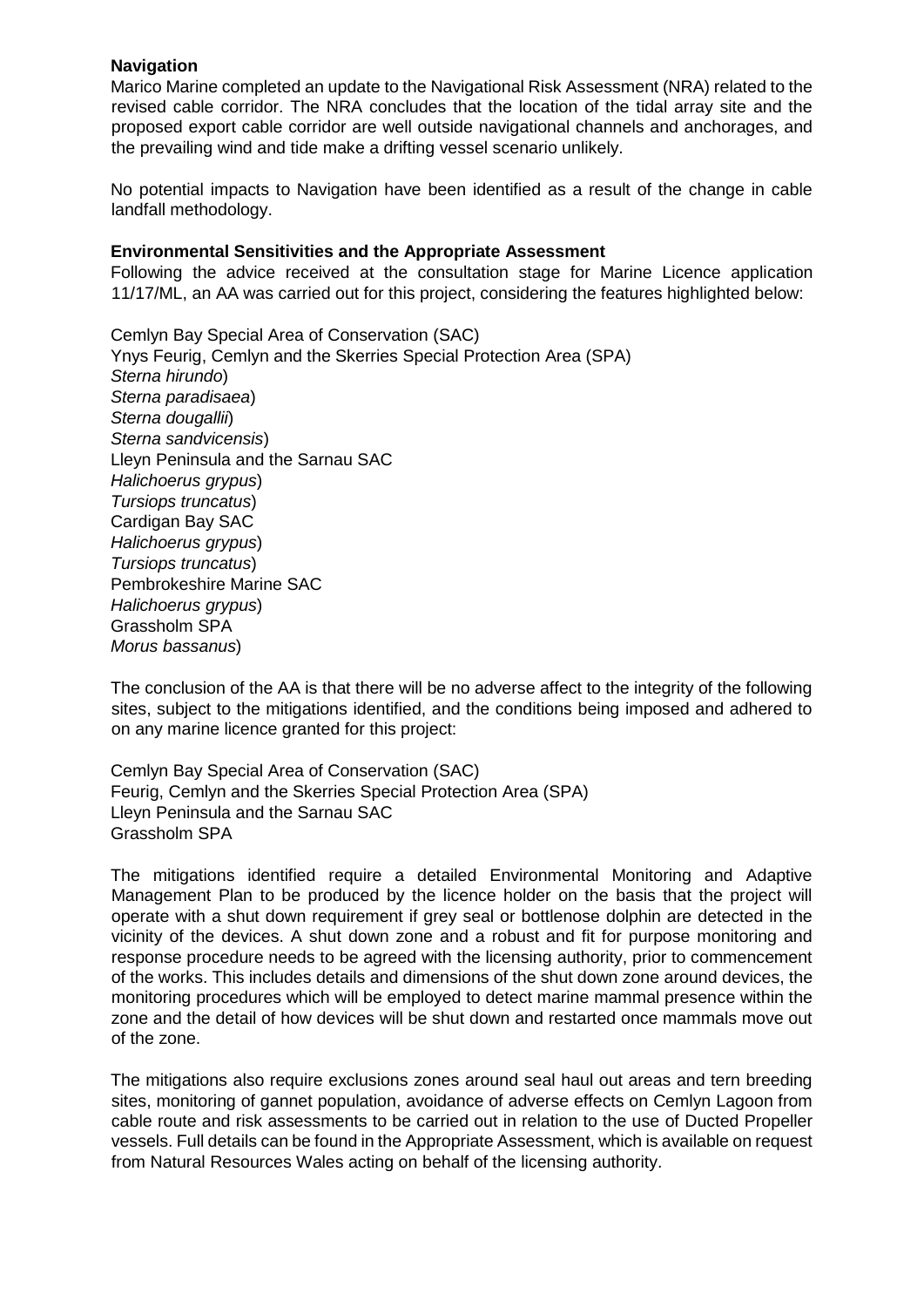The Appropriate Assessment has been updated to include the alterations to the cable route and is available on request from Natural Resources Wales acting on behalf of the Licensing Authority.

# **Consultation**

The first variation application was consulted on by the Marine Licensing Team alongside public notices in July 2013 and sent to the following**.** : The Centre for Environment, Fisheries and Aquaculture Science (Cefas), Natural Resources Wales (Advisory), ,Natural Resources Wales Planning, The Crown Estate (TCE), Ministry of Defence (MoD), North West and North Wales Sea Fisheries Committee, Stena Line - Holyhead Port Authority, Royal Yachting Association (RYA), Holyhead Sailing Club, Trinity House, Maritime and Coastguard Agency (MCA), Chamber of Shipping, Trinity House (TH), Ofcom, NATS – NERL Safeguarding, Department for Transport (DFT), Isle of Anglesey County Council (inc Local Biodiversity Officer), Marine Conservation Society, Royal Society for the Protection of Birds (RSPB), The Wildlife Trusts, Royal Commission on Historic Monuments Wales, World Wildlife Fund (WWF)the Welsh Government to: Marine Enforcement Officers, Energy Branch, Cadw,

Those consulted replicated those consulted for Marine Licence Application 11/17/ML

The main comments following the first consultation are set out below:

# **Natural Resources Wales (Advisory)**

## NRW Advisory comment

Appendix A the Geophysical survey is missing, making it hard to comment on some of the conclusions in the report.

#### Sea Generation response

Provided within Appendix 4 of Report Osiris

## NRW Advisory comment

Export Cable (sections 2.1, 2.3, 3.1). The report states that the export cable will be trenched into the intertidal from MLWS up to MHWS using land based plant. NRW would advise that this would leave a significant length of cable exposed at low spring tides between MLWS and LAT (lowest Astronomical Tide).

## Sea Generation response

SGW have reviewed the distance that the cable will be buried offshore in order to avoid cable exposure as recommended. Direct drilling techniques were considered for this location however given the distances required and residential nature of the beach surrounds were thought to be too sensitive to the likely noise arising from 24 hour drilling (for up to 7 days) required to install the cable. The use of bentonite as a lubricant for directional drilling was also thought unwise given the sensitivity of the beach from a tourism perspective. Furthermore the considerable cost of HDD was not an economical option.

#### NRW Advisory comment

NRW would further advise that best practice for cable land fall would be to use Direct Drilling techniques to link the cable from the subtidal to a land based jointing station above MHWS.

## Sea Generation response

The coastal processes assessment was based on trenching the cable in at SGW request and RH don't predict this method will cause an issue in terms of physical processes. RH NRW Advisory comment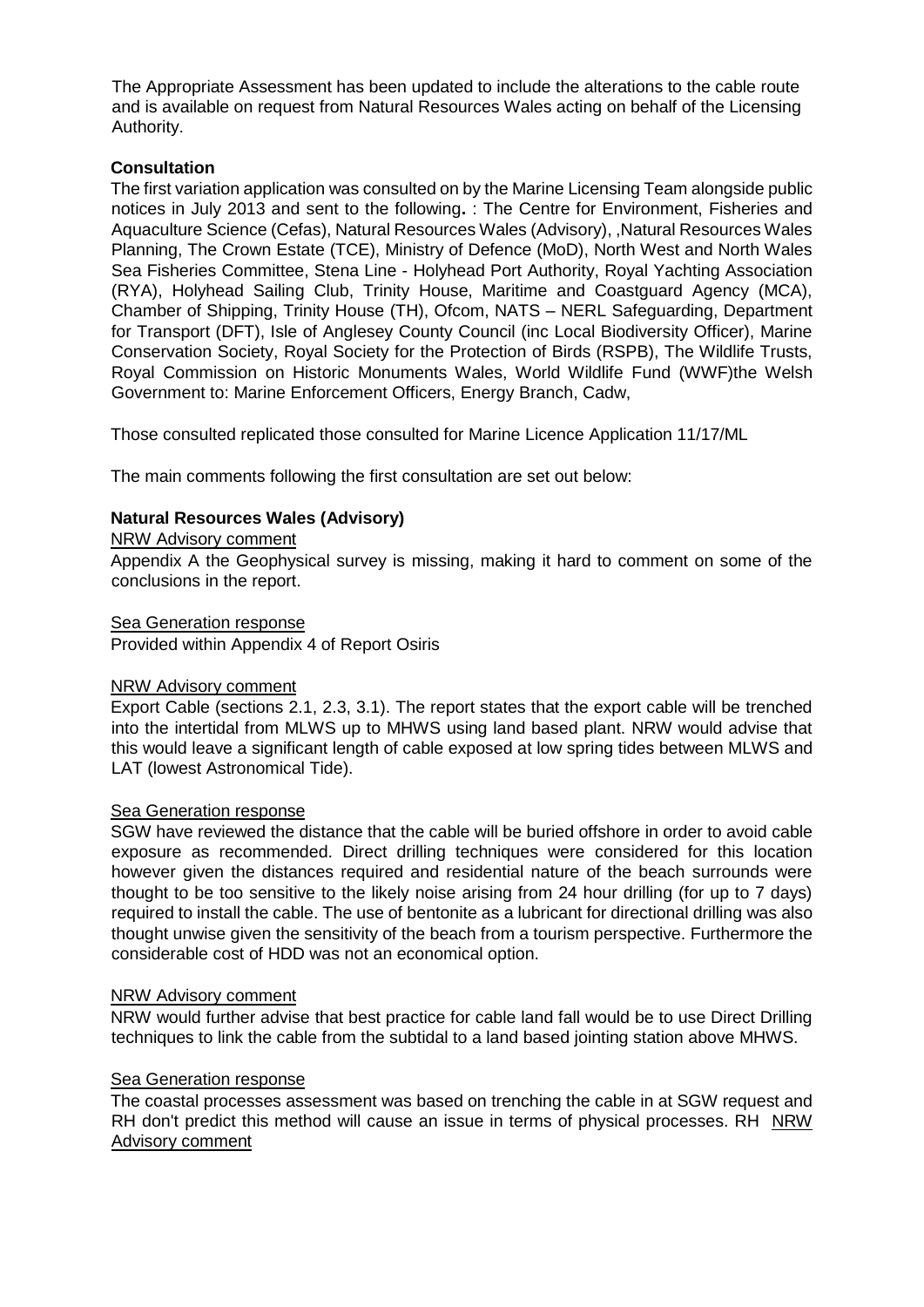NRW would advise that the technique proposed in the report (trenching using land based plant) causes substantial disturbance to both the ecology and integrity of the beach receptors which would take some time to recover.

## Sea Generation response

Trenching in this deeply indented and relatively self-contained bay will not cause any significant damage to the beach ecology or the beach receptors, either in the bay or further afield (RH)

A terrestrial ecology assessment has also been carried out and mitigation has been employed that avoids sensitive receptors by routeing the cable through already damaged sand dunes to the northern end of the beach (as also agreed with IACC Ecological and Environmental Adviser: David Cowley). Disturbance has been specifically targeted for already damaged areas of low habitat value (damaged sand dune, car park, derelict building) (SGW)

## NRW Advisory comment

In the light of local wave and weather conditions (Page 5 section 3.1 - the area is subject to severe wave conditions and high sediment transport potential) this method of cable landfall would appear to carry a significant risk of cable damage due to coastal erosion.

#### Sea Generation response

The high energy environment of the beach supports the assessment of only temporary and localised disturbance, since any disturbed sediments / mounds will quickly become flattened by tides and waves. Regarding erosion, the decision has been taken to increase the distance that the cable is buried for to at least 300m below LAT. RH

#### NRW Advisory comment

Page 8 Sediment thickness. The report states -Processed sub-bottom profiling data along the centreline of the cable route indicate that within the inshore section of Cemaes Bay, up to around 5.0m of sediment cover is present over the bedrock (away from the cable centreline this thickness decreases rapidly towards the areas of rocky outcrops at the mouth of the Bay). Without an understanding of the variation in thickness of this sediment layer over time due to coastal erosion, winter storms, long shore drift etc it is impossible to know whether there will be sufficient sand to bury the cable to an appropriate depth.

#### Sea Generation response

Please see Appendix to Coastal Processes report for survey findings and associated images illustrating sediment thickness SGW/ Osiris

## NRW Advisory comment

Section 4 Page 12. The Report suggests that the work done in 2011 for the ES provides 'a comprehensive assessment of the baseline physical conditions and likely cable laying and landfall effects, based upon publicly available datasets and information sources (including scientific publications). This information provides an accepted basis for assessment of effects for cable route 3 and landfall L3'. NRW would advise that this is not the case as the Study area in the ES (figure 4-2) only covers the area around the initial proposed landfalls and does not include the area around Cemaes Bay.

## Sea Generation response

The intention of this statement is such that by combining the previous "baseline" work in the ES (across its area of coverage) with the additional geophysical survey across cable route L3 and landfall 3 (which covers the new lengths not previously surveyed or assessed in the ES),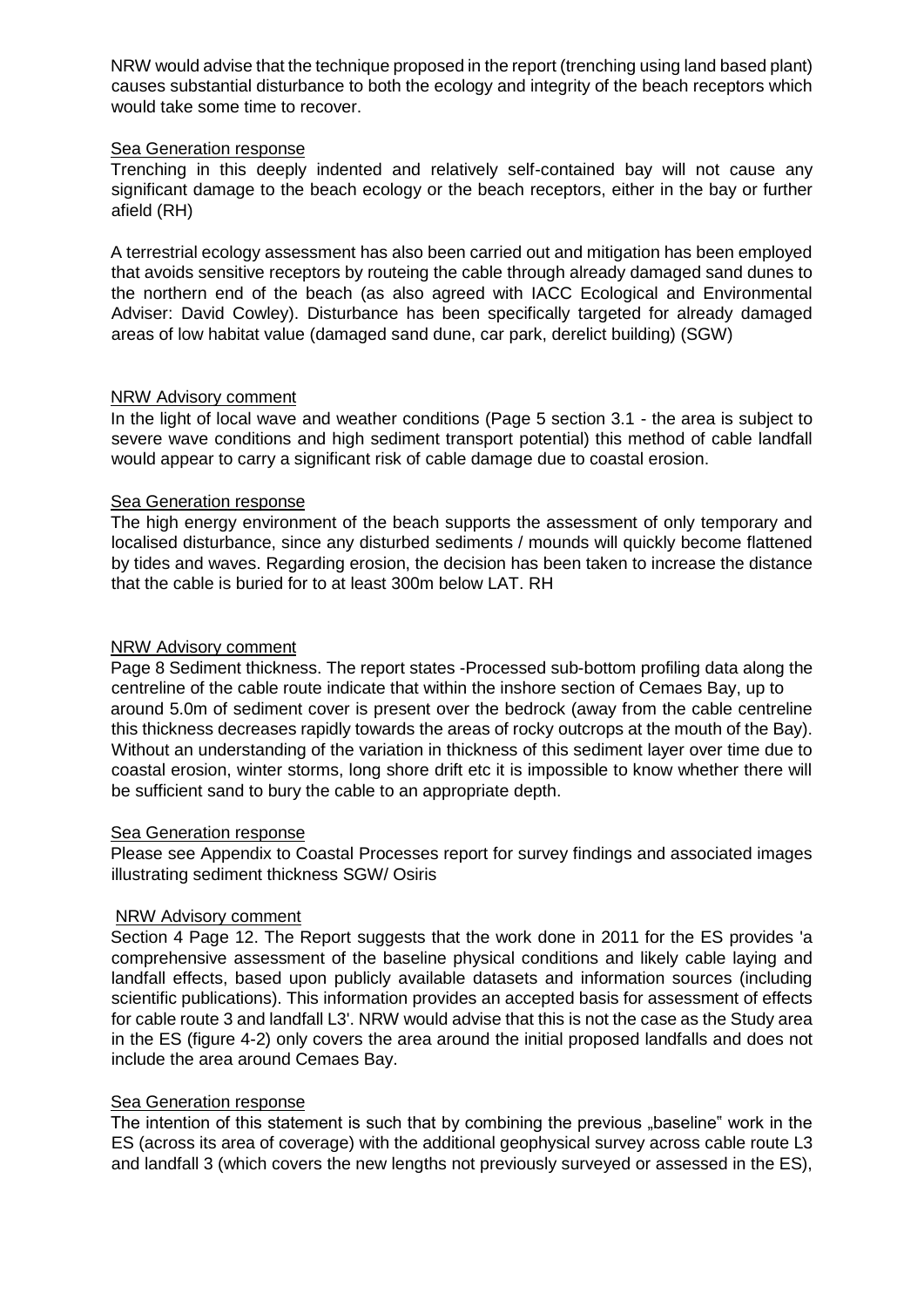and by following the accepted assessment methods from the ES, there is a suitable and complete basis for assessment. We are not saying that the original ES covered all of cable route 3 and landfall 3 as this was not the case. However, it should be noted that there was some overlap (e.g. the numerical model used in the ES for assessing changes in tidal flows due to the array presented results covering part (but not all) of the cable route 3). RH

#### NRW Advisory comment

The assessment of potential effects section (4.2 Operation Intertidal and 4.3 Decommissioning pages 13/14) only appears to cover coastal process impacts. It should also look at impacts on benthic ecology.

#### Sea Generation response

This is assessed in a separate Benthic Ecology Report undertaken by CMACS and provided as part of the full application SGW

#### NRW Advisory comment

Section 4.4 Cumulative. As highlighted higher up in the report there is an existing cable landfall at Cemaes Bay very close to the proposed MCT cable landfall. The existing cable route can be seen on aerial photos. Cumulative effects on receptors need to be considered in this section.

#### Sea Generation response

Unable to find evidence in Aerial photography - are NRW able to send copies? This cable is a disused BT cable which has been decommissioned for some time - SGW has an agreement in place to cross the cable or to remove a section of it if deemed necessary. SGW

#### NRW Advisory comment

The assessment doesn't seem to have covered any of the land based aspect of the cabling i.e access through the sea defence? This is a high flood risk coastal defence area therefore breach of the seawall would not be a possibility and therefore the most likely solution would be some sort of DDR under the defences. Would it therefore not seem practicable to DDR under the whole of the intertidal (into subtidal)?

#### Sea Generation response

There is no breach of the sea wall - the onshore cabling route has been specifically designed to avoid the harbour wall, instead crossing through the frequently disturbed sand dune adjacent to the northern car park (as agreed with IACC Ecological and Environmental Adviser: David Cowley) in the area where no sea defence exists. This has formed part of the Town and Country Planning application to the Isle of Anglesey County Council SGW

#### NRW Advisory comment

KR indicated that discussions with Natural England regarding *Sabellaria spinulosa* reef had identified that the survey to inform the cable route should be no more than 12-18months before the actual cable installation. KR to discuss with Natural England and confirm timings. We can confirm the timings of no more than 12-18 months. This is because of the ephemeral nature of *Sabellaria spinulosa*.

## Sea Generation response

SGW undertake to survey the *Sabellaria spinulosa* reef no more than 18months before cable installation commences in order to determine the areas of high density reef that will be avoided during cable installation.

**SGW**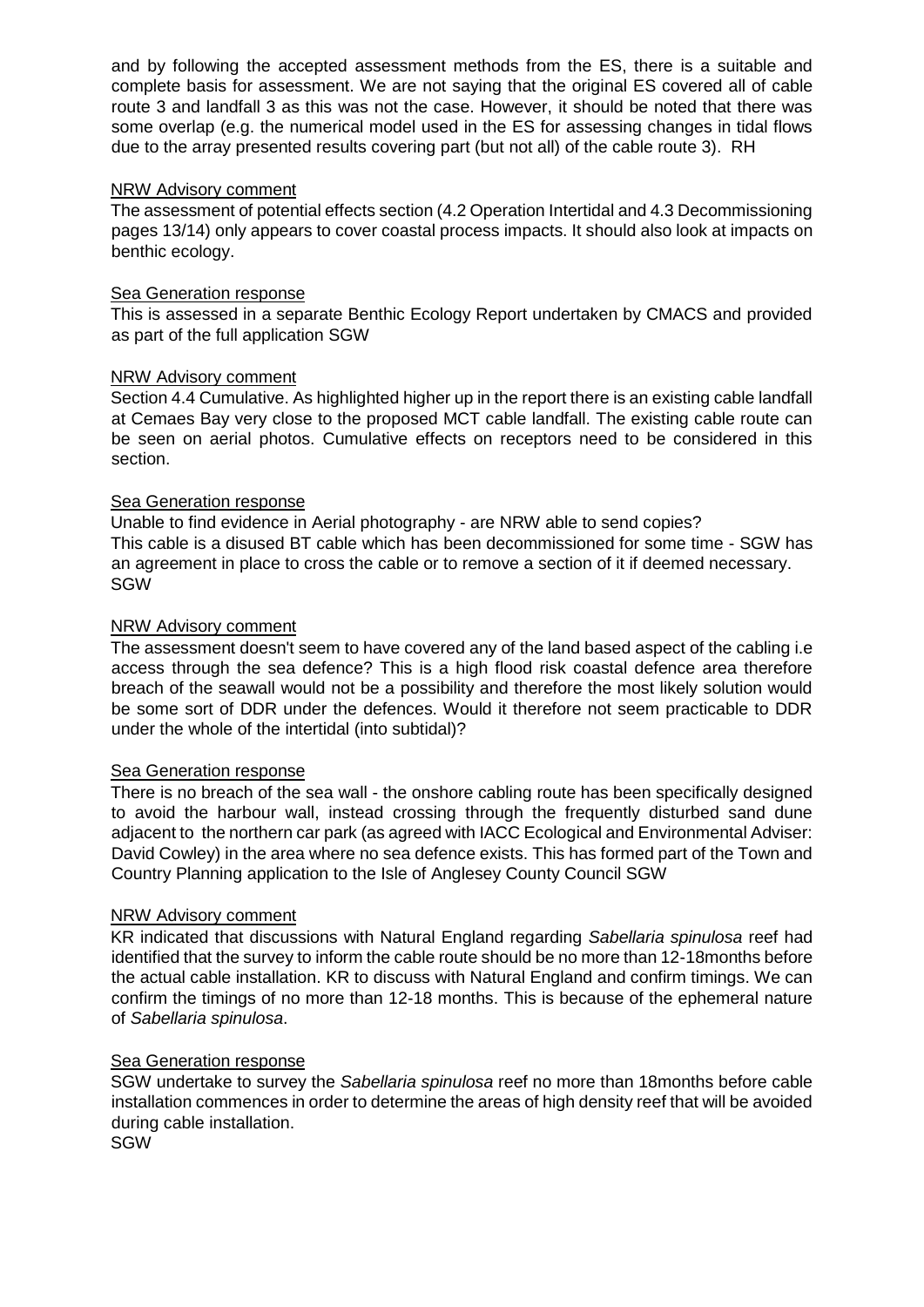#### NRW Advisory comment

Existing variations in beach levels are unknown and little assurance is given on the cable not becoming exposed. This is an eroding area of coastline and the toe of the coastal slope is only going to try and roll back over time, eventually undermining the existing defences (as documented in the SMP2). I would therefore think the cable needs to be buried from at least LAT, in the inter-tidal area, to a depth greater than 1m with due consideration of the existing defences. No mitigation measures such as rock matressing etc.. should be considered. The angle of the beach will steepen with SLR also, this hasn't been mentioned.

## Sea Generation response

The cable landfall has been revised in line with recommendations received from NRW, the cable will be buried to 1.5 - 2 m depth out to at least 0.3km below LAT, potentially as far as 1km offshore - depending on ecological factors and technical feasibility. SGW

# NRW Advisory comment

NRW are worried about the sediment supply to the bay being altered due to the cable existence in the short term, as the bedload transport is interrupted as the cable 'self-buries' or 'ramps' are initiated. NRW would recommend keeping a record of beach levels periodically to monitor this.

## Sea Generation response

This can be arranged as part of the Environmental Monitoring and Mitigation Plan required as part of the Marine Licence for the array.

## NRW Advisory comment

little evidence using past studies and therefore assurance on the cable remaining in situ throughout the project lifetime. Is there likely to be any swing in position, causing damage to the Sabellaria beds etc... What is the expected lateral disturbance of the cable once in place? Plus scour resulting from the cable being in position?

## Sea Generation response

Initial cable stability has been assessed using DNV guidelines developed for pipelines. Guidelines which have been found to also be applicable for cables. As such the cable has been specifically routed to be stable throughout the lifetime of the project based on these guidelines. This is mainly achieved by laying as close to the direction of the tidal flow as possible an approach that has worked at other tidal sites such as EMEC in the Orkneys. The installation of the cable will be accurate to +/- 5m. The routeing seeks to avoid any global movement of the cable from a stability point of view but also local strumming of cables due to suspensions. From an operational point of view cable longevity is a key factor and any movement or strumming of the cable will be very detrimental to the longevity of the cable life. Where potential movement or strumming issues are identified via post installation survey, measures will be taken to locally stabilise the cable using ROV to reposition the cable and optimise alignment with the seabed features. Where the export cable crosses areas of mobile sand/gravel or megaripples, scour may occur with the potential for the cable to selfbury or for spans (lengths of cable suspended across local sea bed depressions) to form with consequent cable vibration. The extent of

downstream bed disturbance induced by the cable will be limited to about 10h (where h is the cable diameter) (Whitehouse et al., 2000). Given an envisaged maximum cable diameter of around 280mm, these effects are expected to occur within a very short distance of the cable (<3m). ETA/ RH/ SGW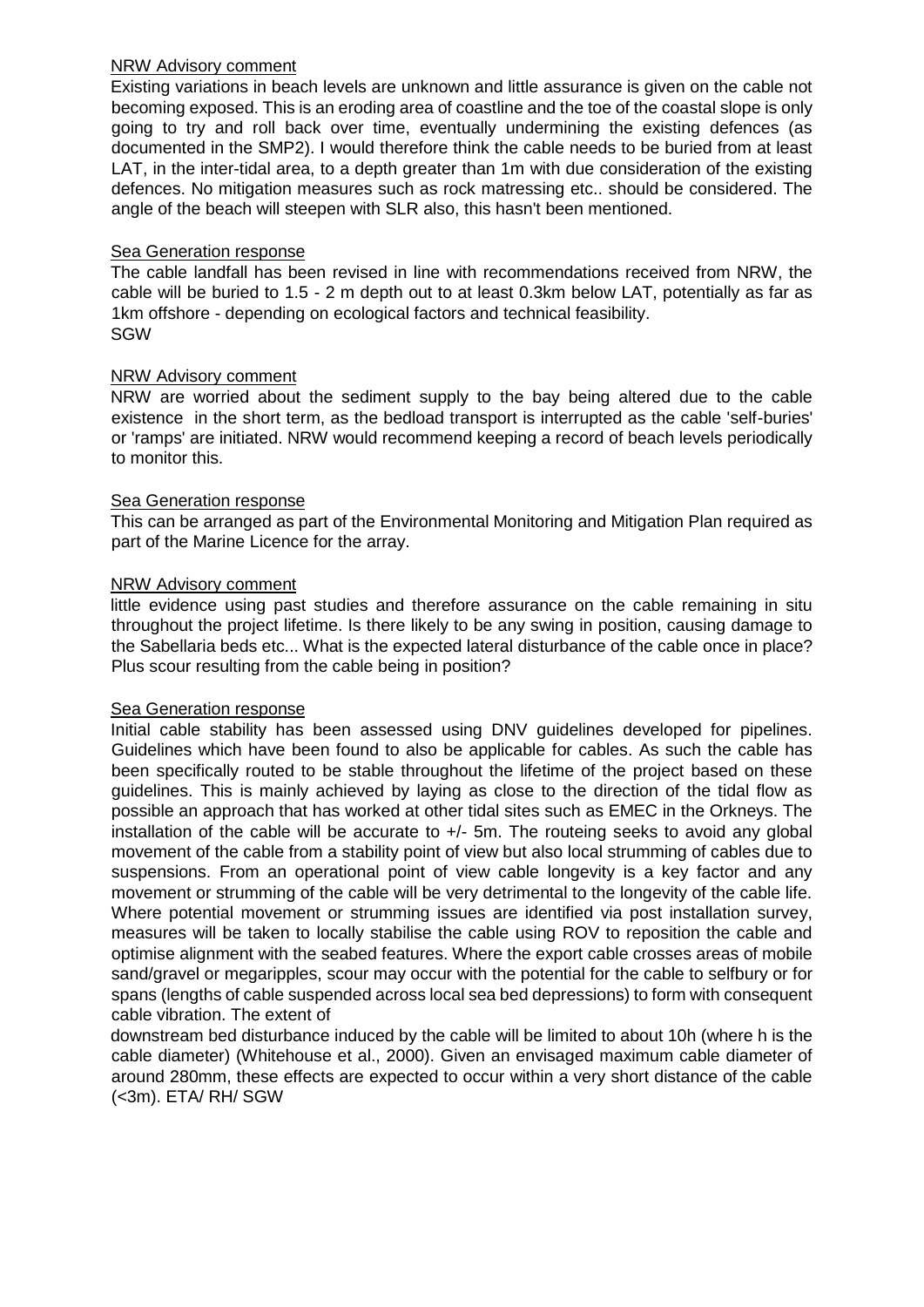## NRW Advisory comment

The SMP for the area suggests managed realignment (MR) in epoch 3, although this is greater than the lifetime of the project, with the cable being left in place after decommissioning, this will impact the aim for this unit.

## Sea Generation response

SGW can commit to remove a section of the cable during decommissioning if this would be preferable. Initially it was thought that leaving in situ would be less disruptive and less damaging to the environment. SGW

# **NRW Marine Licensing response**

The Applicant has provided NRW (Advisory) with additional information on all concerns raised through the submission of an amended application dated  $29<sup>th</sup>$  October 2013 and NRW (Advisory) are content with that information providing the measures outlined in the table of Responses are implemented as described and additional conditions suggested are incorporated into the licence.

# **Royal Yachting Association 08/08/2013**

The RYA notes that the entrance to Cemaes Bay is a charted anchorage. Section 6 of the variation application states that it is intended that the cable will be buried from the mouth of the Cemaes Bay approximately 100m after MLW through the intertidal zone to the jointing pit. Once the cable has made landfall in the intertidal zone, the cable will be trenched in to the beach for approximately 220m between MLW and the car park. This tends to suggest that the cable will be surface laid through the anchorage which might cause obstruction and a potential danger to navigation. This specific scenario does not appear to have been covered in the NRA.

The RYA believes that, consistent with its position on offshore renewable energy, the sea bed should remain unobstructed to a minimum of 4 metres below Chart Datum and that the export cable will require burial to that point to sea beyond Mean Low Water Springs, not only to Mean Low Water.

The RYA requests that this be made a condition of the licence

## Sea Generation Response

Cable burial depth has been proposed line with industry standards and recommendations from our cable experts. Cable burial distance has been increased to reflect concerns previously raised, and cable will not resurface until clear of anchorage areas.

## **NRW Marine Licensing response**

The Suggested condition has not been included within the licence. The Marine Licensing Team are content with the response from Sea Generation Wales. Further detail regarding cable location and burial will be provided in the Installation and Commissioning Plan. In addition:

# **The Skerries Section 36 Consent issued on** 22 February 2013 require:

(d) The Company shall not commence construction of the Development until the MMO, in consultation with the Maritime and Coastguard Agency (MCA), is satisfied that the Company has taken into account and adequately addressed all the MCA recommendations in the current Offshore Renewable Energy Installations Marine Guidance Note, "*Offshore Renewable Energy Installations (OREI) – Guidance on Navigational Practice, Safety and Emergency Response Issues*" and any Annexes\* that may be appropriate to this Development. \*Currently MGN371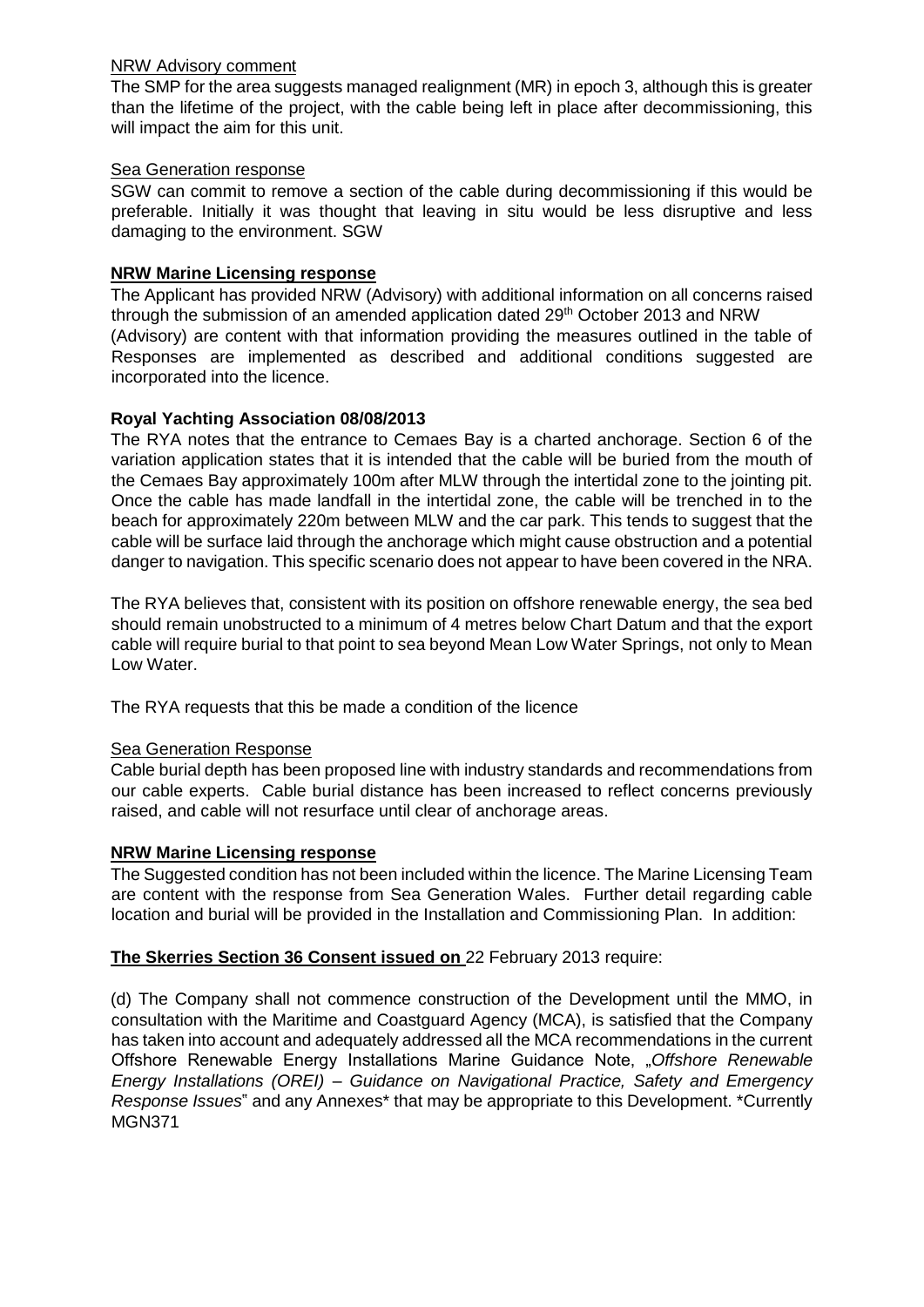*Reason: To ensure that an Active Safety Management System is agreed by the MMO taking into account MCA recommendations before any construction work commences and to ensure compliance with MCA navigation safety guidance.* 

## **Marine and Coastguard Agency 05/08/2013**

Further to your letter of 10th July, seeking comment on the proposed cable corridor addendum for the Skerries Tidal array, the following comment is provided:

MCA have reviewed the addendum to the cable corridor, with our primary focus on Navigation Safety in which our review has been based on the Navigation Risk Assessment (NRA), contained within appendix 5 of the Cable Corridor and Landfall, variation application, supplementary information.

## *MCA have no significant concerns with the amendment as presented, the following minor points are raised for consideration and referred to in the cover letter accompanying the licence:*

1. 4.1 (p17) This section makes reference to the fact that there is no anchoring within Cemeas Bay as vessels will use the moorings that are provided. The subsequent figure 14 provided by the RYA clearly identifies the bay as an anchorage, it is therefore not unreasonable to assume that yachts will want to anchor in the bay, the developer should be requested to provide hard evidence to support the accuracy of their statement.

2. Admiralty Chart 1977 shows an existing cable (disused??) running into the bay, NRW, should seek clarification from the developer as to how they intend to undertake operations within the bay, ensuring existing cables and moorings are not compromised and that the freedom to navigate and anchor remains.

MCA will provide detailed consent conditions to NRW in support of any licence application following approval of the project development.

Sea Generation response

- 1) Increase in burial distance acknowledged and included in supplementary information provided.
- 2) As per section 7.32 of the application Information the existing cable is discussed and BT have agreed that it can be removed where the cables intersect. Operations within the bay (and throughout the project) will be detailed and agreed as part of the Installation and Commissioning Plan submitted to the regulator prior to work commencing.

## **NRW Marine Licensing response** No

further response required.

# **Navigation Directorate, Trinity House 21/08/2013**

With reference to your letter dated 10 July 2013 concerning the above, I can confirm that Trinity House has no objections to the proposed variation as detailed and no specific marking requirements in this regard.

## **NRW Marine Licensing response**

No further response required.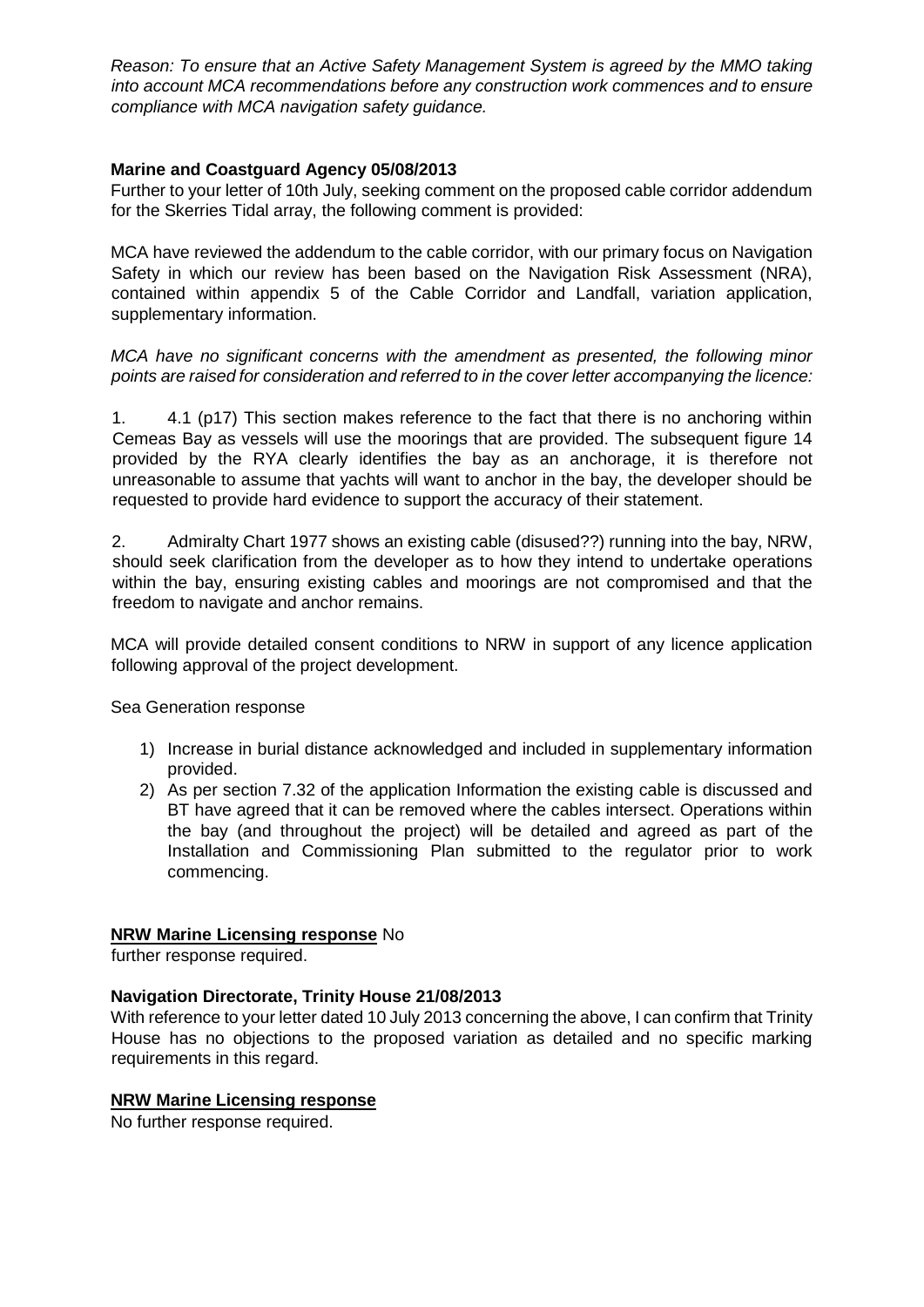## **MCA additional Information 16/08/2013**

Further to your letter of 18th November, I can confirm that MCA are happy with the variation request as presented, with no further action required. The comment in our response as attached remains valid.

# **NRW Marine Licensing response**

No further response required

# **Holyhead Sailing Club 29/07/2013**

Acknowledgement of receipt of application for comment. Briefly commented on those aspects which could potentially affect navigation along the North Coast. Support the Navigation Risk Assessment Contractors should be made aware of the limitations of tide rode, small craft. Which may be less able to take avoiding action if confronted by a cable laying vessel. Small Craft movements are likely to be between April to September. Anchoring in Cemaes Bay. The proposal to route the cable close to the North East shoreline of the bay shoreward would seem sensible to avoid snagging by anchors.

Burial of the cable to at least one metre depth to avoid small craft anchor penetration would be useful in case sea bed material movements reduce the effective cable depth over time.

## **NRW Response**

Acknowledgement email sent on 21/08/2013. The comments were forwarded to Sea Generation Wales and further comments were submitted following the subsequent consultation.

## **Cefas 22/08/2013**

A number of licence conditions were suggested pre-works, during works and post works. The majority of these were covered in the current licence excluding those listed below in relation to decommissioning:

The Licence Holder must ensure monitoring is undertaken as soon as practically possible after the removal of the device and cable to assess the degree of damage, if any, and the rate of re-colonisation. The results of the surveys must be submitted to the Licensing Authority within 90 days of the final date of decommissioning.

The Licence Holder must undertake a swathe bathymetric survey following removal of the device to ensure no debris is left on the seabed and to assist with assessment of damage to the seabed.

## **NRW Marine Licensing response**

Licence conditions have been inserted into the licence (8.21, 8.22). However the time frame for submissions has been amended in line with Sea Generations reasonable request. The results of the surveys must be submitted to the Licensing Authority within 6 months of the final date of decommissioning.

**A further consultation was undertaken in November 2011 following the submission of supplementary information dated 29/10/2013 submitted after NRW (Advisory) comments were received, considered and resolved. All those who commented on the initial variation application were consulted again.** 

The main comments following the second consultation are set out below: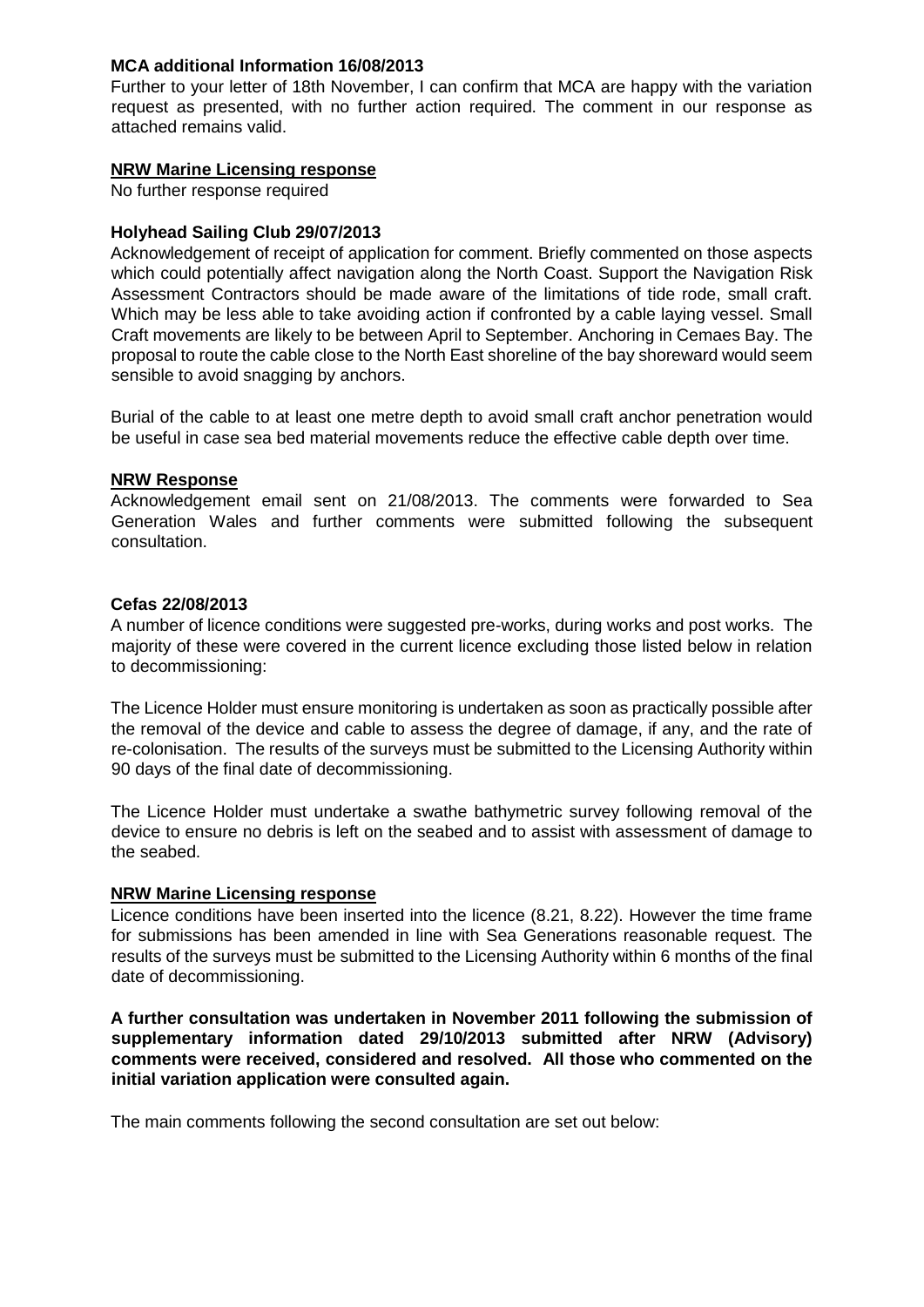## **Additional response from Cefas 28/11/2013**

I would recommend that where possible the cable is buried but I note the need to microsite the cable burial around Sabelleria within Cemaes Bay, and given the potential for smothering resulting from subsurface burial as a minimum the micro-sited length adjacent to the Sabellaria will be surface laid.

All previous advice with regards to suggested licence conditions remains the same.

# **NRW Marine Licensing response**

No further response required. Conditions inserted into the licence with regard to the micrositing of the cable to avoid Sabellaria spinulosa in line with NRW advisory"s request (conditions 8.2 and 8.3)

# **Anglesey Planning Authority 28/11/2013**

I refer to your correspondence dated 18.11.13 in respect of the above and have no objection to the modification based upon the fact that following advice from Natural Resources Wales the cable from the Skerries development to landfall at Cemaes will be buried further offshore than was granted previously.

I have however, received a response from the Authority"s Maritime Officer who wishes to see a marine traffic management plan put in place. I trust you will have regard to this in making your decision.

## Sea Generation Response

These will be detailed in the Installation and Commissioning Plan which will include provision for suitable marine traffic management.

## **NRW Marine Licensing response**

**The Skerries Section 36 Consent issued on** 22 February 2013 require:

(d) The Company shall not commence construction of the Development until the MMO, in consultation with the Maritime and Coastguard Agency (MCA), is satisfied that the Company has taken into account and adequately addressed all the MCA recommendations in the current Offshore Renewable Energy Installations Marine Guidance Note, "*Offshore Renewable Energy Installations (OREI) – Guidance on Navigational Practice, Safety and Emergency Response Issues*" and any Annexes\* that may be appropriate to this Development. \*Currently MGN371

*Reason: To ensure that an Active Safety Management System is agreed by the MMO taking into account MCA recommendations before any construction work commences and to ensure compliance with MCA navigation safety guidance.* 

In addition Section 9 of Marine Licence CML1321 contains Navigational safety and vessel specific conditions

# **On behalf of Holyhead Sailing Club 10/12/2013**

We note the results of the survey of recreational vessels, in the document and the resulting conclusions. It is our experience that the amount of anchoring by recreational vessels has been understated.

Sailing vessels transiting the north coast of Anglesey are constrained by the "Tidal gate" around Carmel Head. This results in the need to time this part of the passage accurately depending on whether the rounding is eastward or westward. Consequently there is significant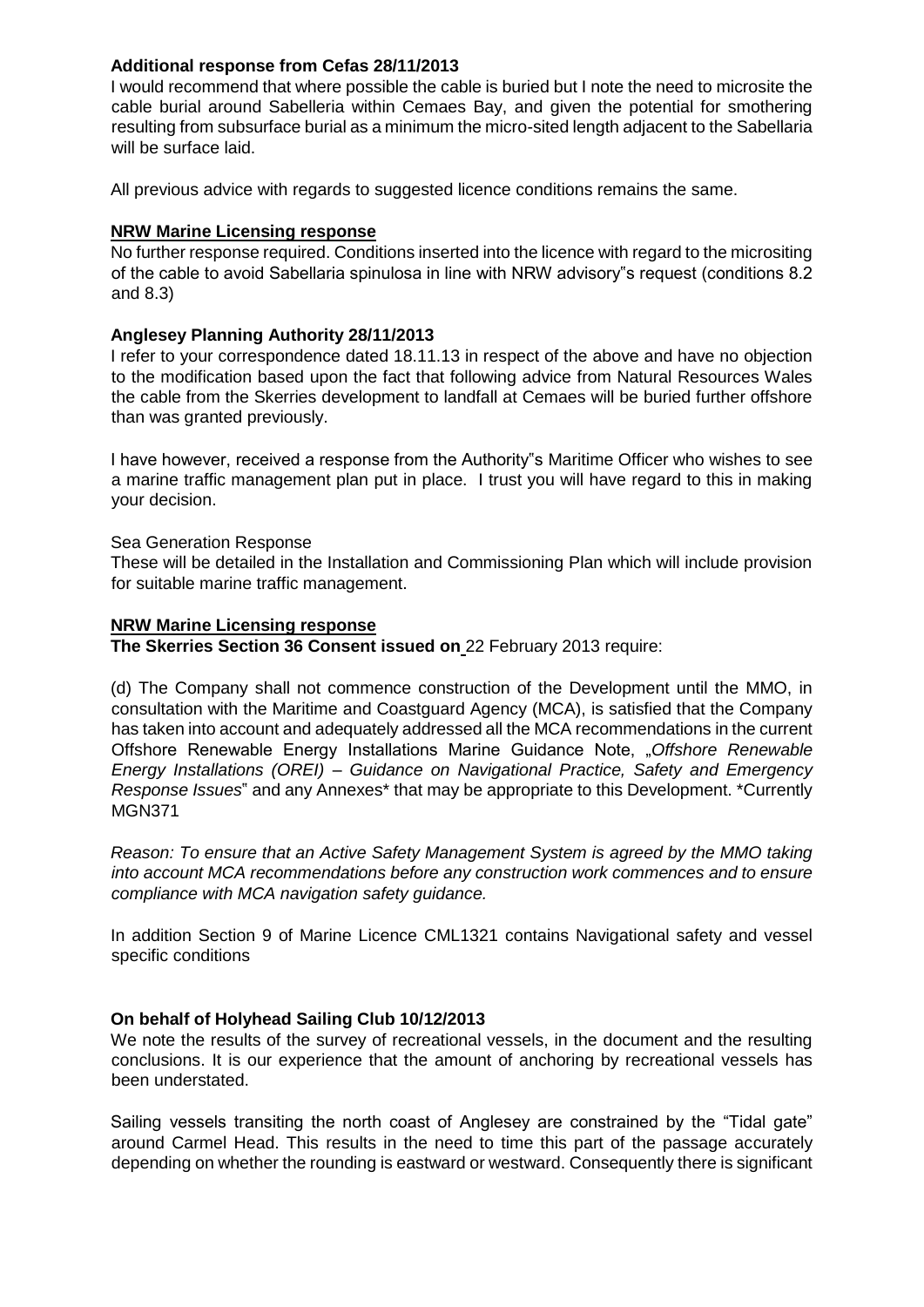use made of the various anchorages in Cemaes Bay, whilst waiting for suitable tide and weather conditions. Cemaes is the only safe anchorage in south or SW winds, between Holyhead and east of Point Lynas. In addition to vessels seeking shelter, a number of Sailing Clubs around the Island arrange "cruises in company" in which up to 12 to 15 yachts may anchor overnight in Cemaes.

It is to be noted that it is very unlikely that vessels in either of these above scenarios would us local mooring facilities , all would be on their own anchors.

Due to the amount of poorly marked fishing gear around this part of the coast, visiting yachts are often forced to anchor further out in the bay, than would otherwise be expected. From the above local knowledge of the area, HSC would urge that the cable burial arrangements extend at least to a line from Wylfa Head to LLanbadrig Head, to allow safe anchoring of recreational vessels.

HSC also has concerns that during the construction phase of the cable and arrays, small vessels may not be able to fully comply with the exclusion zones proposed. Constructors will need to be aware of the manoeuvring constraints of sailing vessels, due to wind and tide conditions in these restricted areas.

#### **Sea Generation Wales response**

Anchorages were assessed using local charts (as shown below) and using available information regarding local conditions and we are grateful for further evidence in this regard.

Given the depths within the Bay (up to 10m) it was expected that anchorage further out into the bay was possible, therefore the decision was taken to assess potential impact out to 1.2km from the beach at Cemaes Bay and to include cable burial to this distance within the application (which is approximately in line with Wylfa Head and Llanbadrig head as suggested).

As above, it is expected that burial out to 1.2km would accommodate for this (noting that a restriction to burial is expected in the area where Sabellaria has been found, although this will be subject to survey prior to installation).

The duration of installation within Cemaes Bay will be as short a period as possible. In line with our existing Marine Licence conditions (11/17/ML) a full Installation and Construction Plan will be submitted to NRW, within which details of safety boat presence will be outlined, acknowledging the likely manoeuvring constraints of sailing vessels.

#### **NRW Marine Licensing response**

The Conditions within Marine Licence 11/76/ML relating to the duration of installation within Cemaes Bay have been replicated in Licence CML1321.

The response was sent to those representing Holyhead Sailing Club on 29 January 2014 and no further concerns have been raised. No further action required.

#### **Cadw 16/01/2014**

I have now reviewed the revised information sent in support of the new cable routing. I am generally in agreement that the revised export cable route, below MLW, will not suffer any significant marine archaeological impacts. The route above MLW has already been granted planning permission; and screening for archaeological/historic environment impacts will have taken place through that process. Cadw therefore have no concerns to raise.

## **NRW Marine Licensing response** No

further response required.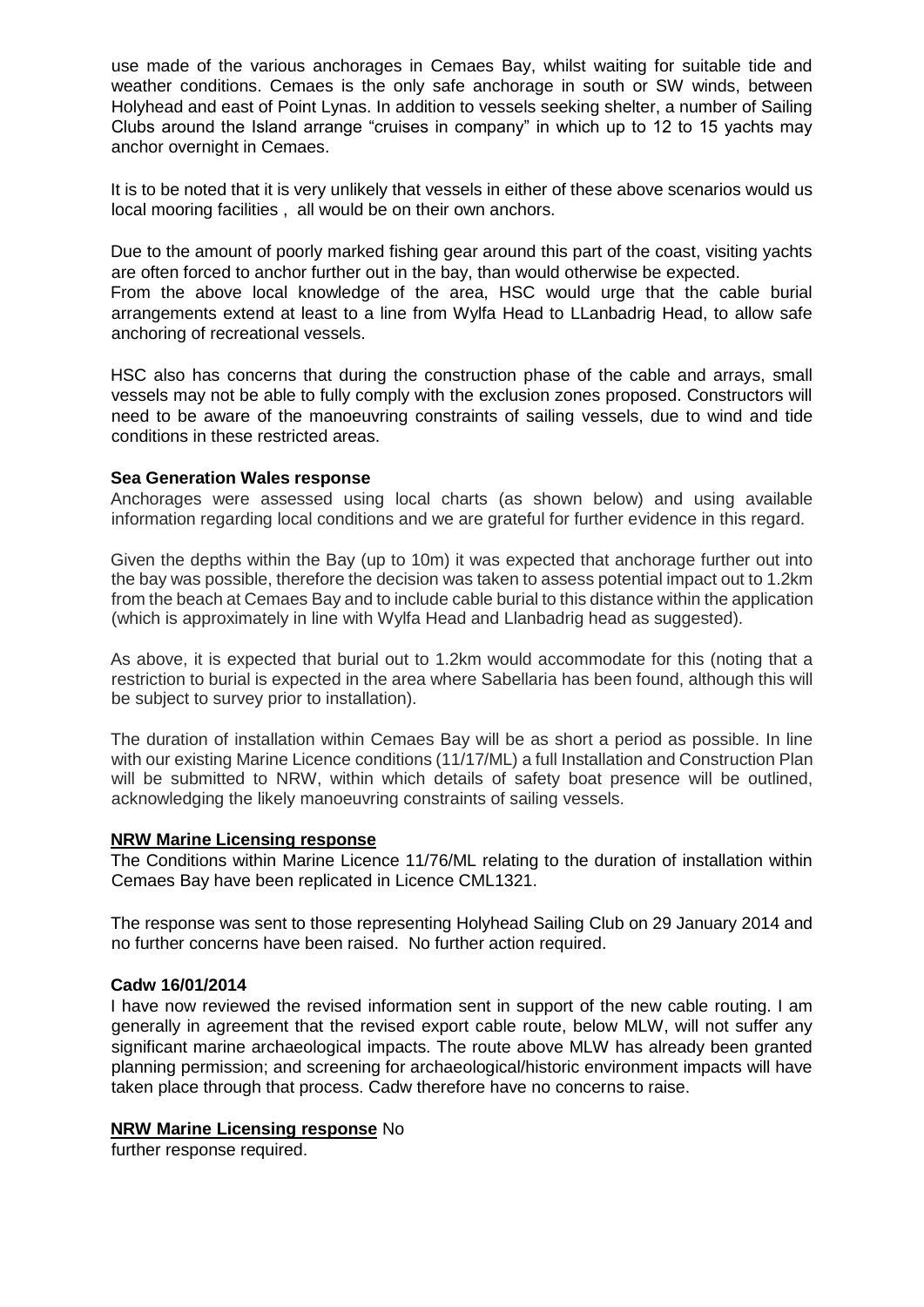## **NRW Advisory 15/01/2014**

We acknowledge receipt of the updated Supplementary Information (dated 29/10/2013) and the table detailing Sea Generation Wales" responses to each of NRW"s previous comments (document titled: Questions in relation to Marine Licence Application: CRV Responses).

## Intertidal Habitat

We are generally satisfied that the supplementary information is sufficient to address previous comments relating to the intertidal aspects of the cable route. We would however like to draw the Marine Licensing Team"s attention to the following paragraph taken from the end of the CMACS Intertidal Survey Report (Cemaes Bay Export Cable Landfall Option, Intertidal Survey Report, A report to: Sea Generation Wales Ltd, CMACS Ref: J3218v2):

excessive trampling of the algae and sessile fauna of the rocky shore areas. prior to construction works to limit incidents of accidental leaks and spillages. Provided the above is adhered to, the cable installation in Cemaes Bay is unlikely to have adverse impacts on the intertidal habitat in Cemaes Bay.

## Subtidal Habitat *– Sabellaria spinulosa reef*

We note the commitment in the Supplementary Information to microsite the cable in order to avoid the *S. spinulosa* reef. The *S. spinulosa* reef is ephemeral in terms of its distribution and we therefore advise that pre-works survey is undertaken no more than 18 months before start of works, and that the survey methodology is agreed with NRW beforehand. The micrositing methodology should also be agreed at an early stage to ensure that the survey methodology/coverage is appropriate to the micrositing measures proposed. We would welcome early discussions regarding the survey methodology and principles for micrositing to allow plenty of time to reach agreement. In summary, we advise that the following measures are conditioned:*S. spinulosa* survey to be undertaken no more than 18 months prior to start of works micrositing) to be agreed with NRW before start of surveying work

# Coastal processes

The measures outlined in the table of Responses should be implemented as Described See above). We look forward to receipt of the detailed micrositing measures proposed, as requested above.

# **NRW Marine Licensing response**

The Applicant has provided NRW (Advisory) with additional information on all concerns raised and NRW (Advisory) are content with that information. Additional conditions will be added to the licence to address the S. Spinulosa (8.1 and 8.2) concerns identified above (see Annex 1)

## **Public Notices**

The Marine Licence Application and supplementary environmental information were advertised as followed to give interested parties an opportunity to make representation on the application as necessary:

Bangor and Anglesey Mail - Last Notice 24 /072013 & 31/07/2013 Independent - Last Notice 24/07/2013 and 31/07/2013 Lloyds 22/07/2013 and 29/07/2013 London Gazette - 30/07/2013 and 05/08/2013 The application information was also placed in Holyhead Library, Newry Fields, Holyhead, Anglesey, LL65 1LA.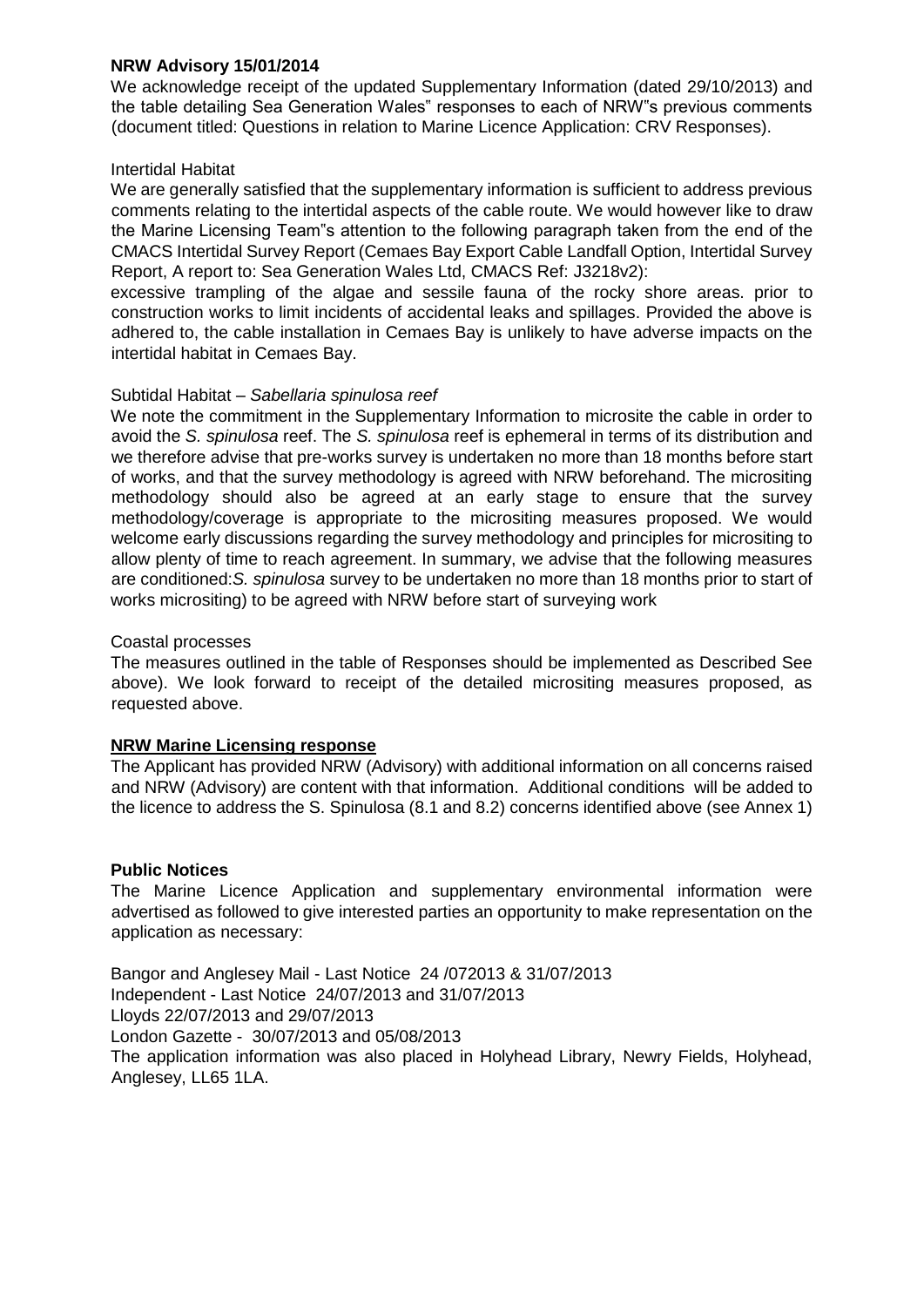## **Public consultation 01/08/2013**

Dear sirs, I would find it objectionable if there is a substation built where the marine cable makes landfall in the holiday village of Cemaes Bay.

## Sea Generation response

The substation has been designed to be sensitive to the local surroundings via extensive consultation with the National Trust, IACC and a local architect – planning permission has now been granted by IACC. Further details can be found via the IACC planning portal application number PP02726901.

# **NRW Marine Licensing Response**

An acknowledgment letter was forwarded to the author of the representation on 11/03/2014 advising that planning permission for the substation had been granted following consultation with the National Trust, IACC and local architect. Further details can be found via the IACC planning portal application number PP02726901.

# **Conditions**

Following consideration of all relevant information, including the original Environmental Statement in support of licence 11/17/ML, the Supplementary Environmental Information 27/06/2013 prepared by SeaGeneration (Wales) Ltd. Additional information was then provided following consultation with NRW Advisory dated 29/10/2013, the outcome of both the consultations and the outcome of the updated Appropriate Assessment, NRW considers that the conditions set out in Annex B must be included in any marine licence granted.

# **Regulatory evaluation and EIA Consent Decision**

In considering the application for The Skerries Tidal Stream Array, the following has been considered: the ES and mitigation measures proposed, the SEI provided by the applicant and further clarifications, the relevant provisions of the Marine and Coastal Access Act 2009, and other relevant legislation, and the consultation responses received. Through consideration of these, a full and detailed assessment has been made of the potential direct and indirect effects of the proposals on human beings, fauna and flora, soils, water, the landscape, material assets and the cultural heritage including any risk to the integrity of the European sites of conservation importance and European species and habitats.NRW endorses the findings of the ES, as supplemented by the SEI, subject to the inclusion, in any marine licence issued, of the conditions referred to above and compliance with them. Following our full assessment of the application we conclude that this project will not have an adverse effect on the environment. Accordingly, NRW on behalf of the Licensing Authority concludes that a favourable EIA consent decision can be issued to SeaGeneration (Wales) Ltd.

**Sign off** 

**Produced by**: Zoe McMellin

**Signed**:

Le McMellin

**Date**: 31/03/2014

**Approved by**: Lisa Hopkinson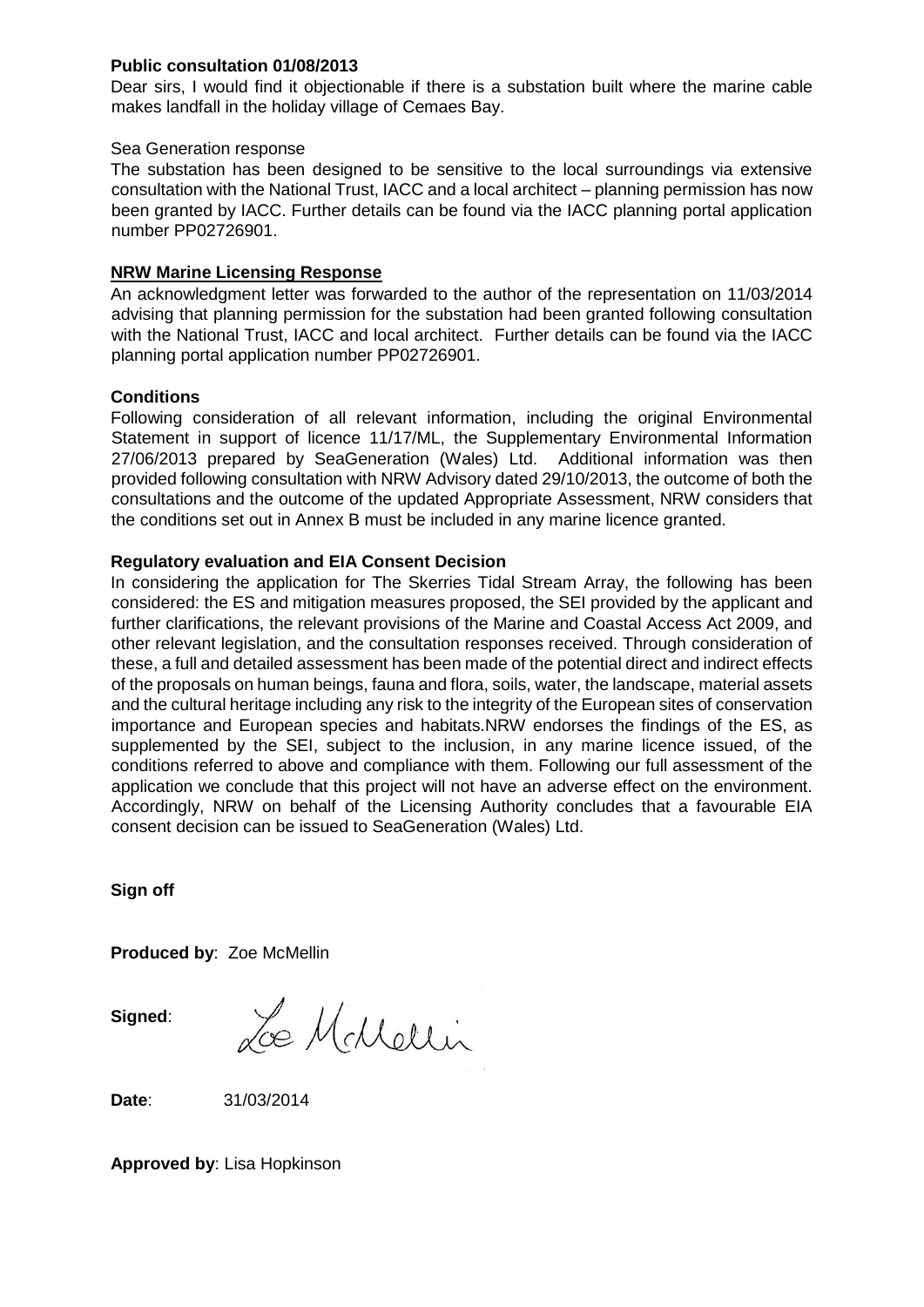**Signed**: SHophison

**Date**: 31/03/2014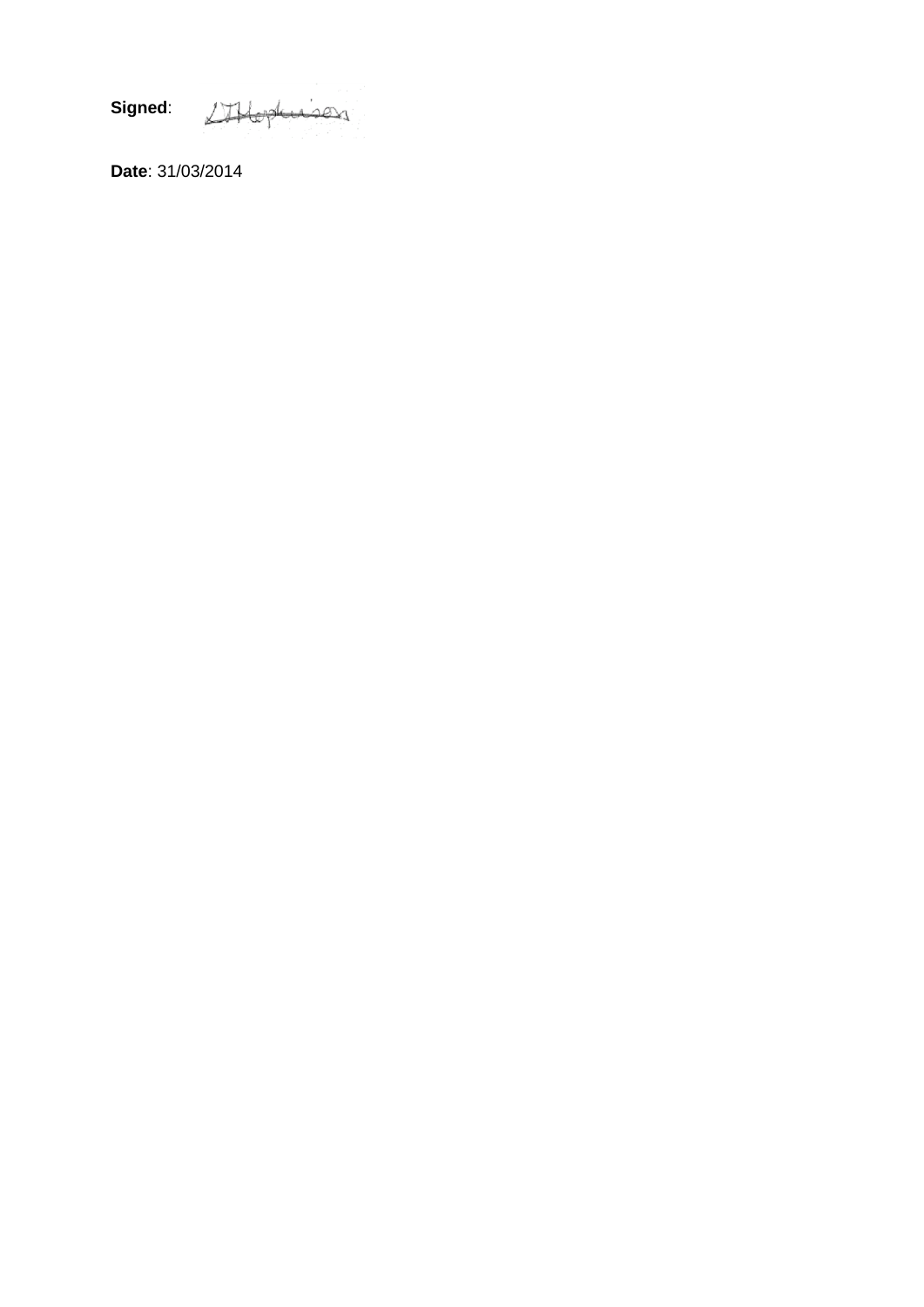# **8. Project Specific Conditions**

- 8.1 The Licence Holder shall submit to NRW acting on behalf of the Licensing Authority the following plans for approval at least **90 days** prior to commencement of the installation of the foundations, subsea cables and associated protection, and installation and operation of the SeaGen devices ("Devices") (the "Project"):
	- i) Environmental Monitoring and Adaptive Management Plan (EMAMP); ii) Installation and Commissioning
	- Plan (ICP); and
	- iii) Decommissioning Plan

Any revision or revisions will require approval by NRW acting on behalf of the Licensing Authority prior to such revision/s being implemented. The Project will be carried out in accordance with the latest approved version of these plans.

- 8.2 The Licence Holder must submit a *Sabellaria spinulosa* survey methodology, (and principles for micrositing of the cable), to NRW acting on behalf of the Licensing Authority for approval in writing prior to beginning the survey.
- 8.3 The Licence Holder must undertake the *Sabellaria spinulosa* survey no more than 18 months prior to start of the works. The analysis of the results of the survey and the final cable route must be agreed in writing with NRW acting on behalf of the Licensing Authority before the start of the works.

## *Environmental Monitoring and Adaptive Management (EMAMP):*

- 8.4 The Licence Holder shall submit a framework EMAMP to NRW acting on behalf of the Licensing Authority, as soon as possible after the issuing of this licence.
- 8.5 As part of the EMAMP, if alternative adaptive management measures cannot be agreed between the Licence Holder and NRW acting on behalf of the Licensing Authority, then the project will operate with a shut down requirement if marine mammals (grey seal and cetaceans) are detected in the vicinity of the devices. A shut down zone and a robust and fit for purpose monitoring and response procedure needs to be agreed with NRW acting on behalf of the Licensing Authority, prior to commencement of the works. This includes details and dimensions of the shut down zone around devices, the monitoring procedures which will be employed to detect marine mammal presence within the zone and the detail of how devices will be shut down and restarted once mammals move out of the zone
- 8.6 The EMAMP must include (but may not be limited to) the following, and be implemented as approved:
	- (i) Pre-, during and/or post installation marine mammal monitoring;
	- (ii) adaptive management for marine mammals;
	- (iii) adaptive management for birds, including pre-, during and/or post installation bird surveys, which must include monitoring for gannet presence and behaviour in the array area and buffer zone. Any significant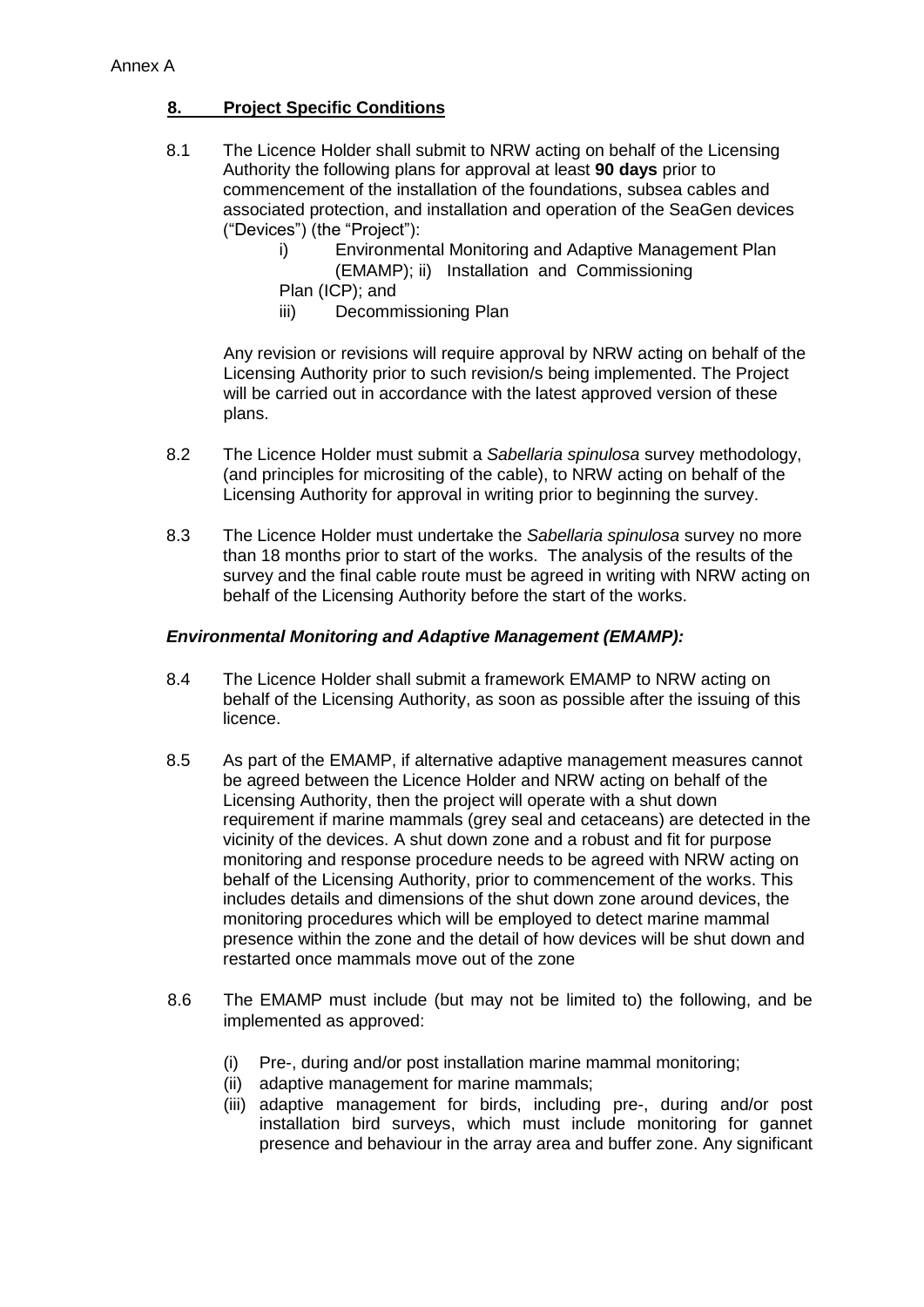increase in gannet presence in the array area may result in the need for adaptive management;

- (iv) post installation operational noise measurements;
- (v) tidal flow measurements to monitor wake effects;
- (vi) swathe bathymetric survey;
- (vii) details of all monitoring equipment to be used;
- (viii) operational benthic ecology surveys; and
- (ix) any other monitoring and mitigation outlined in Section 8 of the Environmental Statement.
- 8.7 The Licence Holder must submit the monitoring reports to NRW acting on behalf of the Licensing Authority at the dates specified within the EMAMP and shall make available to NRW acting on behalf of the Licensing Authority upon their reasonable request, any available data relating to the protection of the marine environment.
- 8.8 Any physical monitoring carried out as part of the EMAMP or carried out in relation to any alteration in cable route or installation methodology shall be scrutinised by archaeologists with regards to archaeological potential and to scouring or alteration in sediment.
- 8.9 Appropriate timescales for the environmental monitoring (including any appropriate timescales for assessing any significance of environmental impacts) and adaptive management must be approved in writing by NRW acting on behalf of the Licensing Authority as part of the EMAMP.
- 8.10 If NRW acting on behalf of the Licensing Authority considers that a significant environmental impact has occurred or is likely to occur, and is attributable to the Project, then NRW acting on behalf of the Licensing Authority may require the Licence Holder to cease operation of the Project pending an assessment of the situation. In taking any such decision, NRW acting on behalf of the Licensing Authority will take into consideration all available environmental information including that from the Science Group and the EMAMP.
- 8.11 In the case of permanent cessation of operation, the Licence Holder shall ensure that the Devices, foundations and cables are decommissioned in accordance with the Energy Act 2004 and removed from the Skerries site in accordance with the terms of the Decommissioning Plan.

#### *Installation and Commissioning*

- 8.12 The Licence Holder shall submit to NRW acting on behalf of the Licensing Authority for approval the Installation and Commissioning Plan (ICP) at least 90 days prior to commencement of the Project. No installation works shall commence until written approval has been given by NRW acting on behalf of the Licensing Authority.
- 8.13 The ICP must include (but may not be limited to) the following details, and be implemented as approved:
	- (i) the final design of the Devices (including diameter of rotors) and the configuration of the Devices within the array area;
	- (ii) the locations (micrositing) of the Devices within the array area;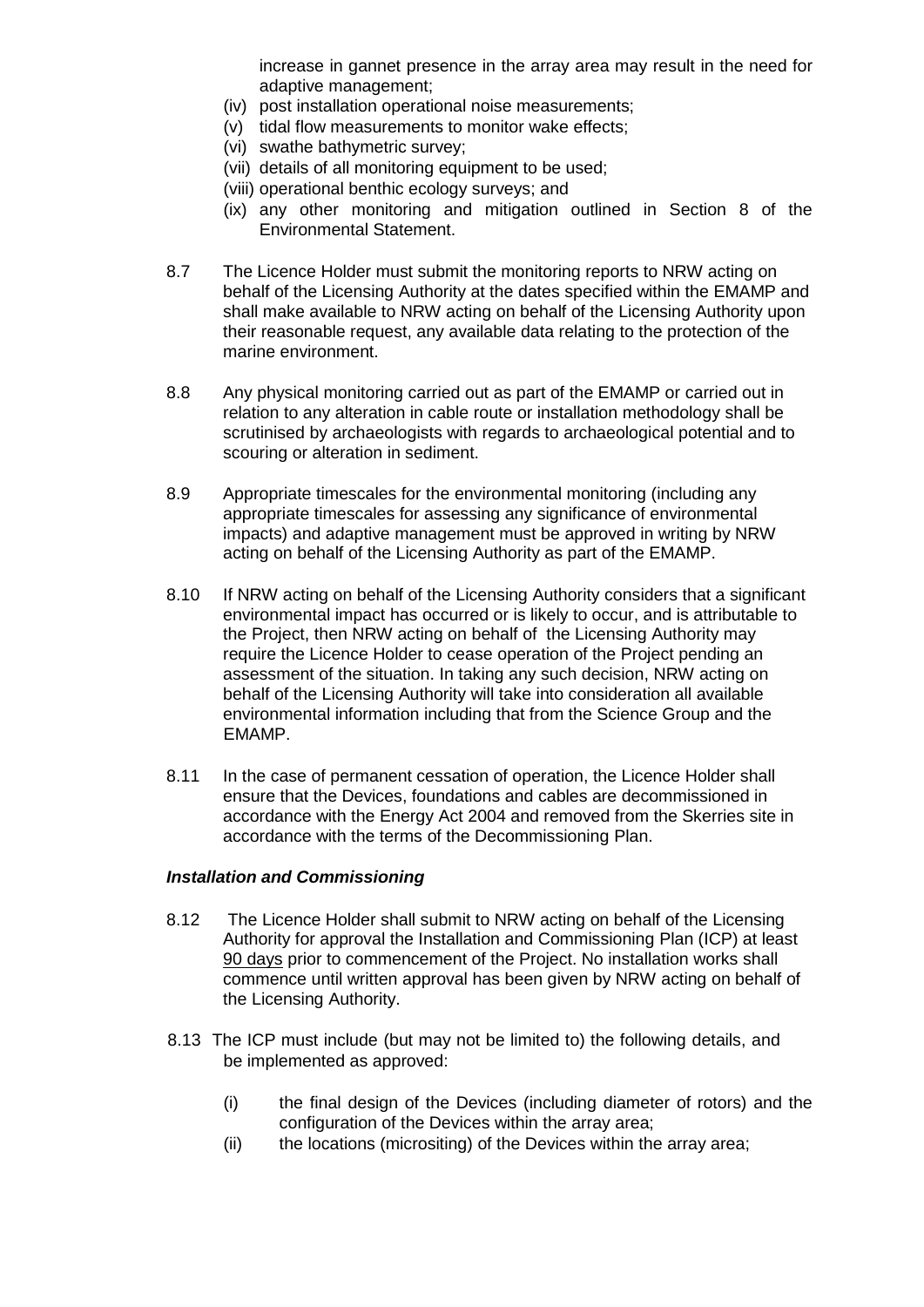- (iii) details of the installation vessels to be utilised for the Project together with the method of disposal of drill cuttings;
- (iv) the final cable route, including the landfall, and method of installation and securing the cable (rock placement and concrete mattressing should be avoided);
- (v) progress reporting procedures for the purposes of providing regular updates including confirmation of the key operational stages to NRW acting on behalf of the Licensing Authority;
- (vi) a Pollution Contingency Plan including an oil spill plan;
- (vii) Description of proposed hours of work and anticipated noise and vibration levels during the construction phase;
- (viii) Methodology to be used to minimise re-suspension of sediment during the installation of the project.
- 8.14 As part of the ICP, the Licence Holder must ensure the following:
	- i) installation of bunding and/or storage facilities to contain and prevent the release of fuel, oils, and chemicals associated with plant, refuelling and construction equipment, into the marine environment. i.e. secondary containment should be used with a capacity of not less than 110% of the containers storage capacity.
	- ii) the Pollution Contingency Plan is communicated to all contractors" personnel involved with the Project and made available for inspection by Marine Enforcement Officers upon request.
	- iii) during the Project, store all waste in designated areas that are isolated from surface water drains, open water and bunded to contain any spillage;
	- iv) any waste from the Project is disposed of in accordance with section 34 of the Environment Protection Act 1990 (as amended); and
	- v) any equipment, temporary works and/or debris associated with the installation of the foundations, Devices and cable is removed upon completion of these works;
	- vi) notice to mariners and fishermen"s organisations is issued at least **14 days** prior to commencement (and during construction as necessary) of the Project;
	- vii) Marine Enforcement Officers are notified at least **14 days** prior to commencement of the Project;
	- viii) all chemicals used (including oils and lubricants) are selected from the list of notified chemicals assessed for use by the offshore oil and gas industry under the Offshore Chemicals Regulations 2002 (list can be found on www.cefas.co.uk), or provide evidence to NRW acting on behalf of the Licensing Authority that they have undergone equivalent testing;
	- ix) all protective coatings, paints and antifoulants used are suitable for use in the marine environment and where necessary, are approved by the Health and Safety Executive. Such coatings should be utilised in accordance with best environmental practices; and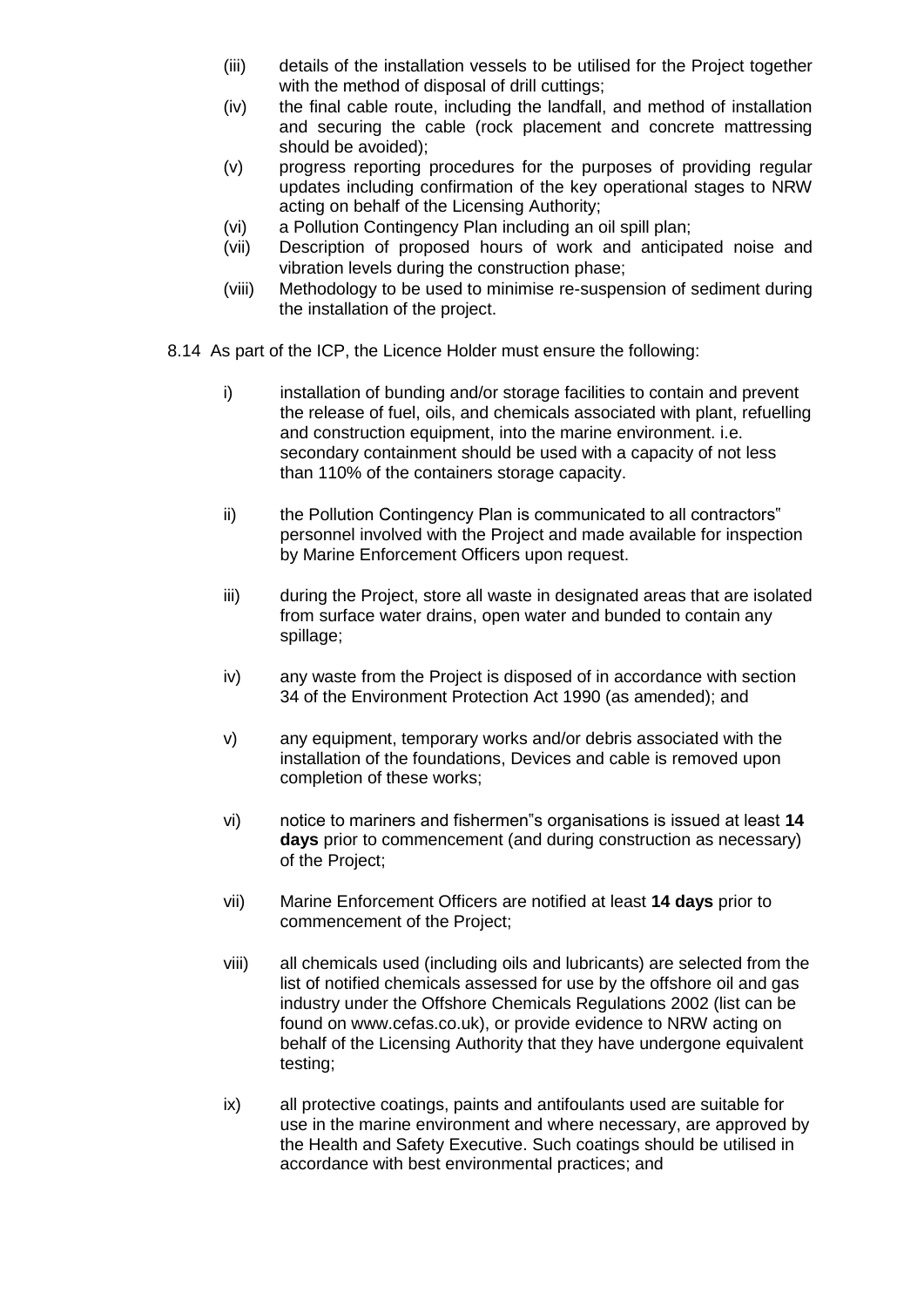- x) any oil, fuel or chemical spill is reported to NRW acting on behalf of the Licensing Authority as soon as reasonably practicable (on 0800 807060);
- 8.15 . If of any construction or maintenance activity using a Dynamic Positioning vessels being planned for execution in December, a risk assessment must be carried out by the Licence Holder, and the activity and appropriate mitigation must be approved in writing by NRW acting on behalf of the Licensing Authority prior to commencement of such works.
- 8.16 The Licence Holder must ensure appropriate steps are taken to minimise damage to the beach/foreshore by the installation of the subsea cable.
- 8.17 The Licence Holder must undertake a bio-security risk assessment containing an investigation of the pathways that may carry non-native organisms to the works area, as invasive non-native plant and animal species are a threat to UK marine biodiversity and can negatively impact on the native species and cause damage to the environment. Effective measures must be put in place to ensure that all plant and equipment used during the works are clean prior to arrival on site. The bio-security risk assessment must be undertaken prior to works commencing, and be available for inspection by our Marine Enforcement Officers upon request. The GB Non Native Species Secretariat website provides up to date information on non native species and biosecurity:https://secure.fera.defra.gov.uk/nonnativespecies/home/index.cfm
- 8.18 The Licence Holder must ensure that the works are maintained at all times in good repair.
- 8.19 The Licence Holder shall comply at all times with the BMAPA/English Heritage Protocol for reporting finds of Archaeological Interest. A copy of the Protocol must be available to all contractors" personnel to ensure they are fully aware of the Protocol. Should any object of archaeological interest be found during the installation of the foundations and/or the subsea cables, the Licence Holder must report the find as soon as reasonably practicable NRW acting on behalf of the Licensing Authority. In addition, within 90 days of completion of survey works, a report on any archaeological data or discoveries must be sent to the marine database of the Royal Commission of Ancient and Historical Monuments in Wales, Aberystwyth for archiving.

## *Decommissioning*

8.20 The Licence Holder shall ensure that the Devices, foundations and cables are decommissioned in accordance with the Energy Act 2004.

- 8.21 The Licence Holder must undertake a swathe bathymetric survey following removal of the device to assist with assessment of damage to the seabed The survey results and assessment shall be submitted to NRW acting on behalf of the Licensing Authority for our written approval.
- 8.22 The Licence Holder must ensure monitoring as required in condition 8.6 is undertaken as soon as practically possible after the removal of the device and cable to assess the degree of damage, if any, and the level of re-colonisation. The results of the surveys must be submitted to NRW acting on behalf of the Licensing Authority within 6 months of the final date of decommissioning.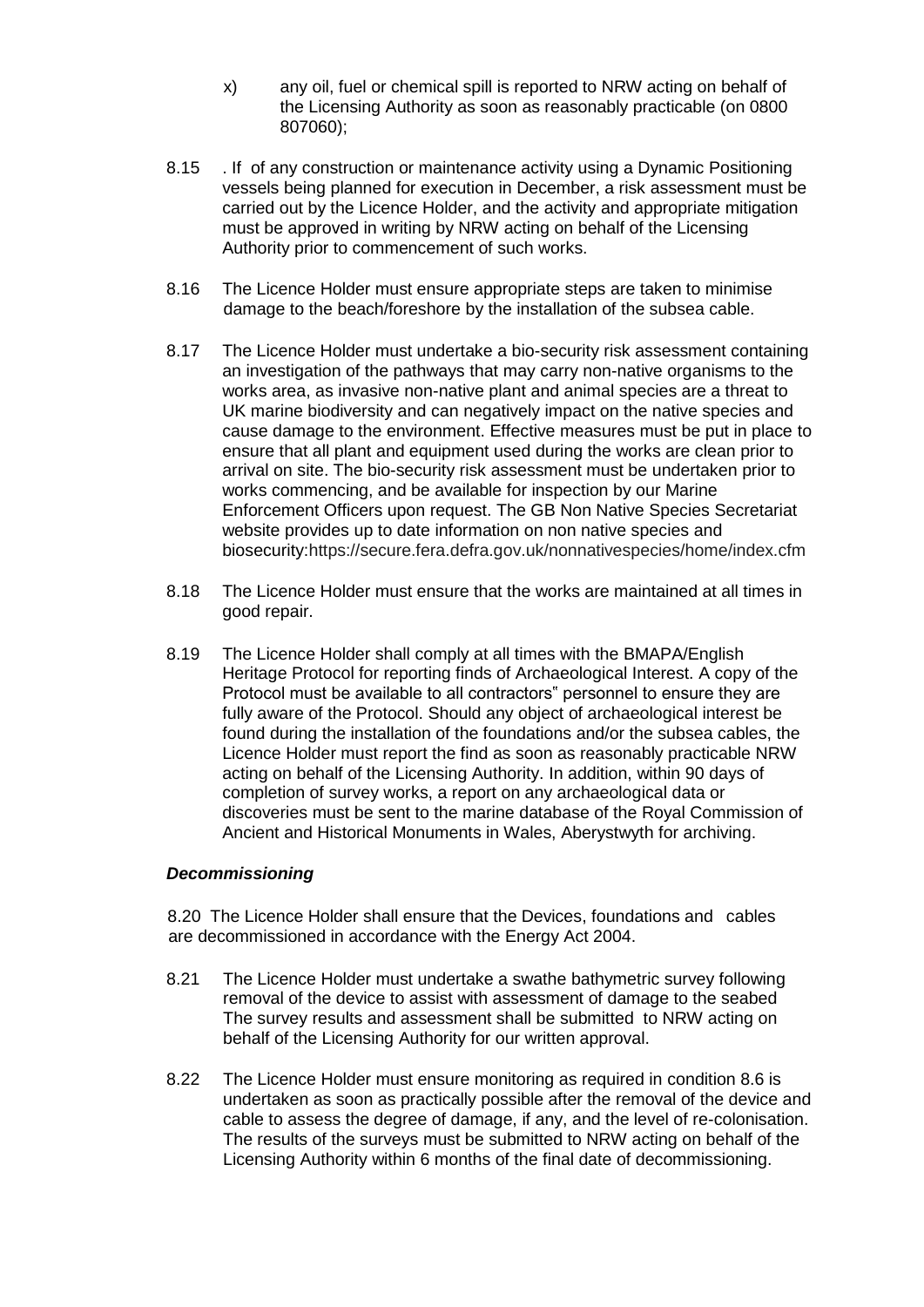## *Exclusion Zones*

- 8.23 The cable route must avoid Cemlyn Lagoon and the Licence Holder must avoid any routes that could adversely effect Cemlyn Lagoon,
- 8.24 To minimise disturbance during pupping, operations and maintenance vessels must not be routed within 500m of grey seal haul outs on Skerries and the mainland between 1 September and 31 December, throughout the lifetime of the project.
- 8.25 To minimise disturbance during breeding, operations and maintenance vessels must not be routed within 500m of tern breeding sites on Ynys Feurig between 30 April and 31 August, throughout the lifetime of the project.
- 8.26 The Licence Holder must implement an exclusion zone of 50m around all known areas of archaeological sensitivity, the wrecks and other anomalies detected during survey.

#### **9. Navigational safety and vessel specific conditions**

- 9.1. All motor powered vessels engaged in operations to which this Licence relates must be fitted with the following equipment:
- 9.1.1 Electronic positioning aid to provide navigational data e.g. GPS, etc.
- 9.1.2 Radar
- 9.1.3 Echo sounder
- 9.1.4 Multi-channel VHF
- 9.2. All vessel names or identification shall be clearly marked on the hull or superstructure.
- 9.3. All communication on VHF working frequencies shall be in the English Language.
- 9.4. The Licence Holder must notify the UK Hydrographic Office of the timetable and location of the Devices and subsea cables prior to the commencement of the Project, to permit the promulgation of Maritime Safety Information and the updating of nautical charts and publications.
- 9.5. The Licence Holder must remove the works from below the level of mean high water springs, or such alterations made, within one month of notice being given by NRW acting on behalf of the Licensing Authority, or a different timescale agreed with NRW acting on behalf of the Licensing Authority, at any time we consider this necessary or advisable for the safety of navigation, and not replaced until NRW acting on behalf of the Licensing Authority has given its written approval. The Licence Holder shall be liable for any expense incurred.
- 9.6. No radio beacon or radar beacon operating in the marine frequency bands shall be installed or used on the Project without prior written approval by the Licensing Authority.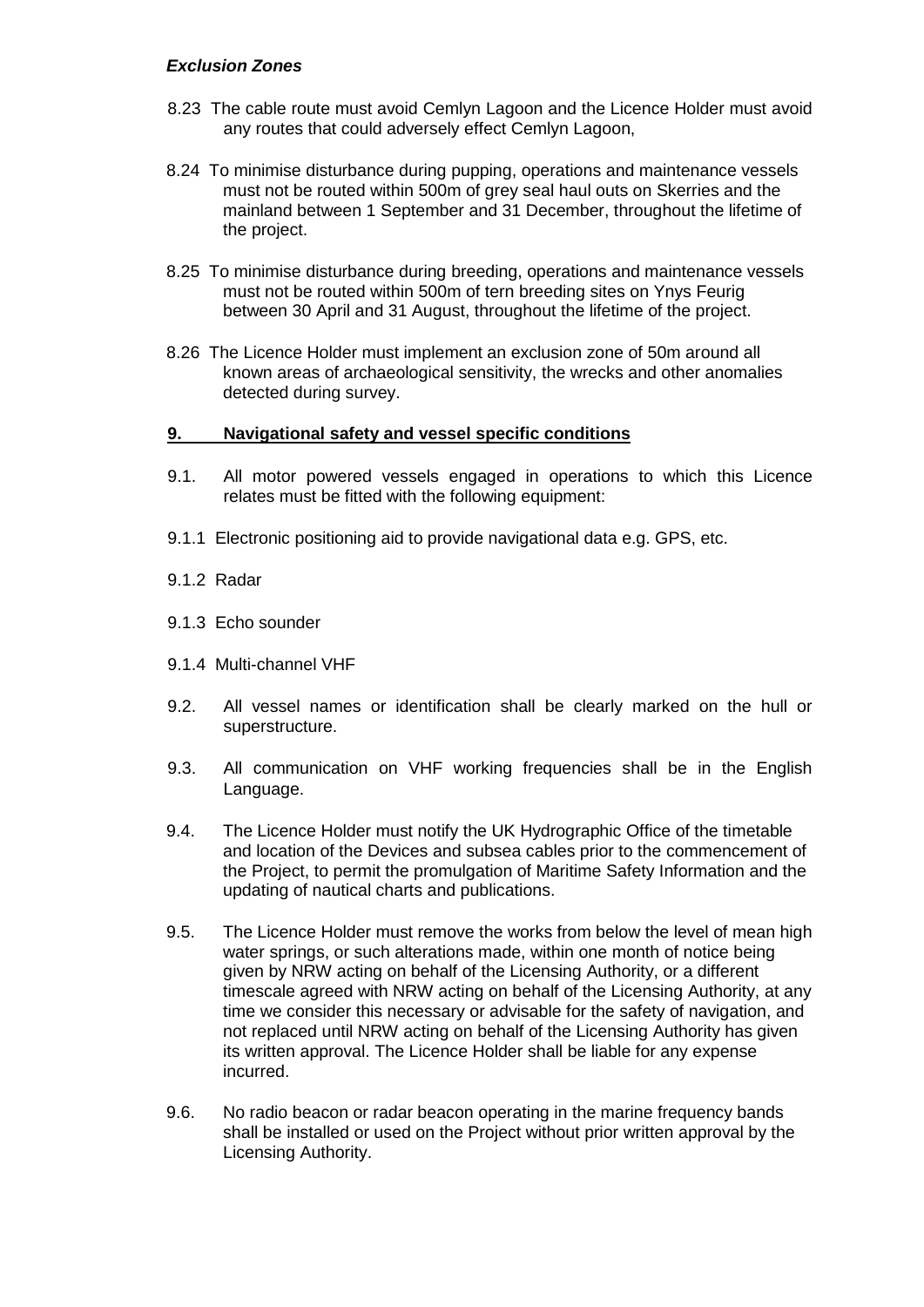- 9.7. The Devices, and any associated temporary works, should be marked and lighted in accordance with the requirements of the General Lighthouse Authority in this case Trinity House Lighthouse Service. Once specific details are known regarding the layout and the specific type of turbines that are to be used, the applicant must contact Trinity House in order to ascertain the specific navigational marking requirements (including the colour of each turbine) relating to this project.
- 9.8. If in the opinion of NRW acting on behalf of the Licensing Authority the assistance of a Government Department, including the broadcast of navigational warnings, is required in connection with the Project or to deal with any emergency arising from the failure to mark and light the Devices as required by this Licence or to maintain the Devices and/or any associated temporary works in good order or from the drifting or wreck of the works (if any), the Licence Holder shall be liable for any expense incurred in securing such assistance.
- 9.9. All vessels utilised during the works must comply with the International Regulations for Preventing Collisions at Sea, 1972 (COLREGs) – as amended, particularly with respect to the display of lights, shapes and signals.
- 9.10. Any jack up barges / vessels utilised during the works, when jacked up, should exhibit signals in accordance with the UK Standard Marking Schedule for Offshore Installations.
- 9.11. The Licence Holder shall issue a notice to mariners at least 14 days prior to any planned (or if unplanned or emergency works, as soon as possible before those works commence) maintenance works. Such notice must advise of the recommended safety zone. The Licence Holder must also advise the Licensing Authority and Marine Enforcement Officers prior to such works within the same timescales.
- 9.12. The Licence Holder shall allow officers of the Maritime and Coastguard Agency, Marine Enforcement Officers or any other person authorised by the Licensing Authority, to inspect the works at any reasonable time.
- 9.13. Under no circumstances shall a vessel engage in the works until all equipment specified in this paragraph (section 9) is fully operational.

# **EXPLANATORY NOTES**

*This page does not form part of this Licence CML1321 or its associated schedule but the licence holder is recommended to read the following guidance notes.* 

1. The granting of this licence does not absolve the Licence Holder from obtaining such other authorisations, consents and approvals which may be required under any other legislation, controls or regulations.

2. Under Section 72 of the Marine and Coastal Access Act 2009, NRW acting on behalf of the Licensing Authority may vary or revoke this Licence if it appears to NRW acting on behalf of the Authority that the Licence Holder is in breach of any conditions in it or for any other reason that appears to the Authority to be relevant.

3. A person who contravenes Section 65 (1) of the Marine and Coastal Access Act 2009, or fails to comply with any condition of a Marine Licence, commits an